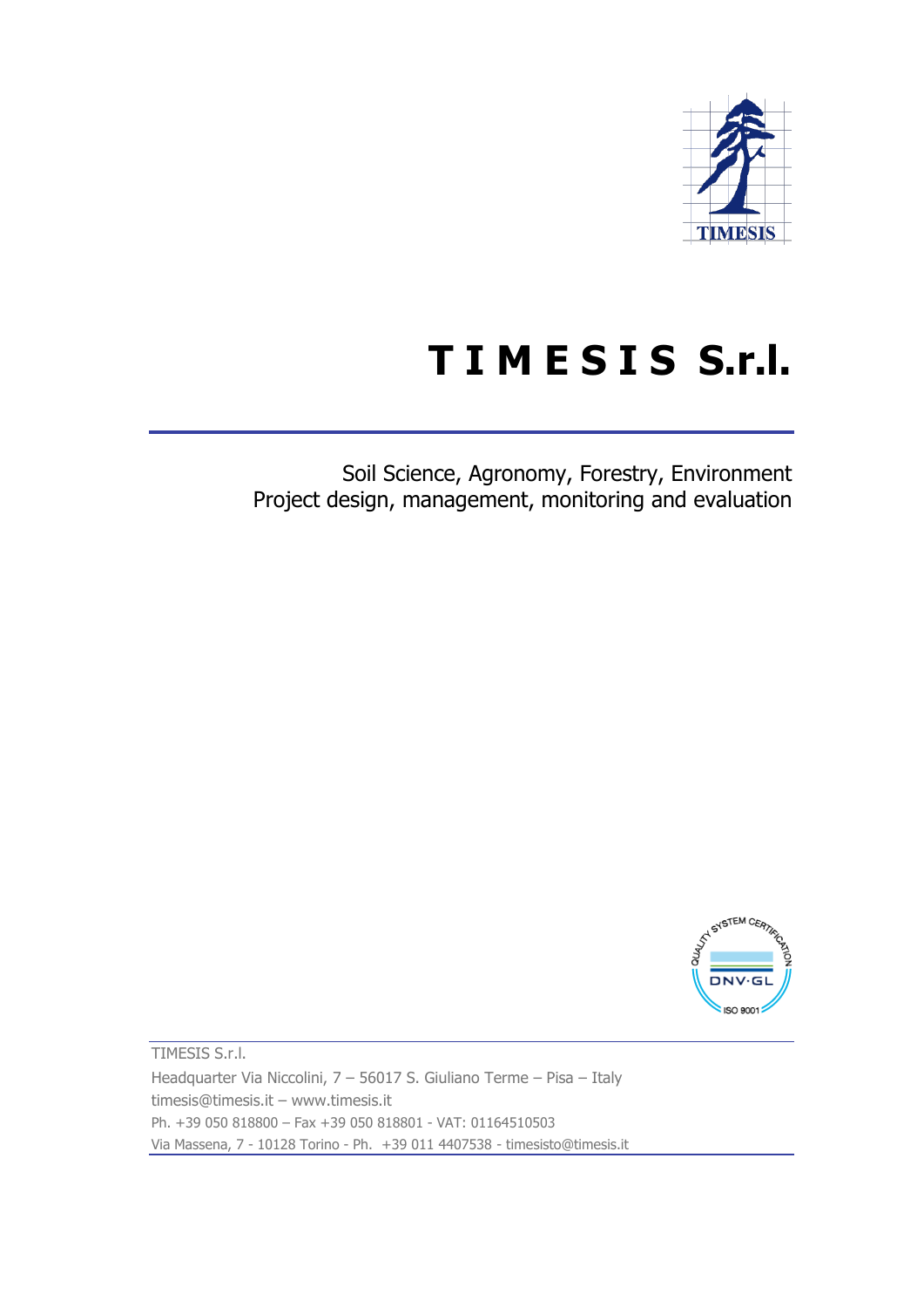## **CURRICULUM**

| <b>YEAR</b>         | <b>CLIENT</b>                                                                                  | <b>TYPE OF ACTIVITY</b>                                            | <b>DESCRIPTION</b>                                                                                                                                                                                                           | <b>LOCATION</b>                   | <b>SOURCE OF</b><br><b>FUNDING</b>                               |
|---------------------|------------------------------------------------------------------------------------------------|--------------------------------------------------------------------|------------------------------------------------------------------------------------------------------------------------------------------------------------------------------------------------------------------------------|-----------------------------------|------------------------------------------------------------------|
| $2019 -$<br>ongoing | European Commission -<br><b>DG Environment LIFE</b><br>Unit / EASME, NEEMO<br>EEIG             | <b>ENVIRONMENT</b><br><b>MONITORING &amp;</b><br><b>EVALUATION</b> | External assistance to EC LIFE<br>Unit for monitoring of LIFE +<br>environment, Nature and<br>Communication projects                                                                                                         | Italy<br>Slovenia<br>Malta        | LIFE Programme                                                   |
| $2022 -$<br>ongoing | The Autonomous<br>Region of Sardinia,<br>Managing Authority of<br>the ENI CBC Med<br>Programme | <b>ENVIRONMENT</b><br><b>MONITORING &amp;</b><br><b>EVALUATION</b> | <b>Technical Assistance Service for</b><br>the implementation of ROM<br>missions under the responsibility<br>of the Managing Authority of the<br><b>ENI CBC Mediterranean Basin</b><br>2014-2020 Program. CIG:<br>90299094A3 | Italy<br>(Mediterranean<br>basin) | <b>EU Programme</b><br><b>ENI CBC MED</b>                        |
| $2022 -$<br>ongoing | Comunità del Bosco<br>Montepisano                                                              | PROJECT DESIGN AND<br>MANAGEMENT                                   | Coordination and administrative<br>management of the activities of<br>the "Multifunctionality of the<br>forest and sustainable use of<br>renewable resources in rural<br>areas" project - MIPAAF                             | Italy                             | Italian Ministry<br>for<br>agricultural and<br>forestry policies |
| $2021 -$<br>ongoing | EU Erasmus +                                                                                   | PROJECT DESIGN AND<br>MANAGEMENT                                   | <b>QUEST-</b> promoting Quality<br>intErnships in Sustainable<br>Tourism and cultural heritage<br>management                                                                                                                 | Europe                            | <b>EU Programme</b><br>Erasmus +                                 |
| 2022                | <b>CREA-VE</b>                                                                                 | <b>ENVIRONMENT</b><br><b>SOIL SCIENCES</b>                         | GIS zoning service in the field of<br>sustainable viticulture in the<br>protected area of the Castelli<br>Romani Regional Park as part of<br>the activities envisaged by the<br>"Oenomed" research project                   | Italy                             | <b>Regional Funds</b>                                            |
| $2021 -$<br>ongoing | GDDC of Italian MoFA-<br>Office III Evaluation                                                 | <b>ENVIRONMENT</b><br><b>MONITORING AND</b><br>EVALUATION          | Ex post Independent final<br>evaluation of the Italian<br>Cooperation programme<br>addressed to refugees, displaced<br>people, migrants in order to<br>contrast the illegal migration (AID<br>10677)                         | Italy<br>Ethiopia                 | Italian<br>Cooperation                                           |
| $2021 -$<br>ongoing | EU Erasmus +                                                                                   | PROJECT DESIGN AND<br>MANAGEMENT                                   | <b>CREAHLANDS Project: Landscapes</b><br>that connect. Smart<br>specialization in the creative<br>management of the rural<br>heritage and landscape                                                                          | Europe                            | <b>EU Programme</b><br>Erasmus +                                 |
| $2021 -$<br>ongoing | <b>United Nations Office</b><br>for Project Services<br>("UNOPS")                              | <b>ENVIRONMENT</b><br><b>SOIL SCIENCES</b>                         | Consultancy Service for the<br>development of a comprehen-<br>sive Feasibility Study of Treated<br>Wastewater Reuse Schemes in<br>the West Bank Ref. No.:<br>UNOPS/JMPC/21385-<br>008/CON/2020/003                           | Italy<br>West Bank                | <b>UNO</b>                                                       |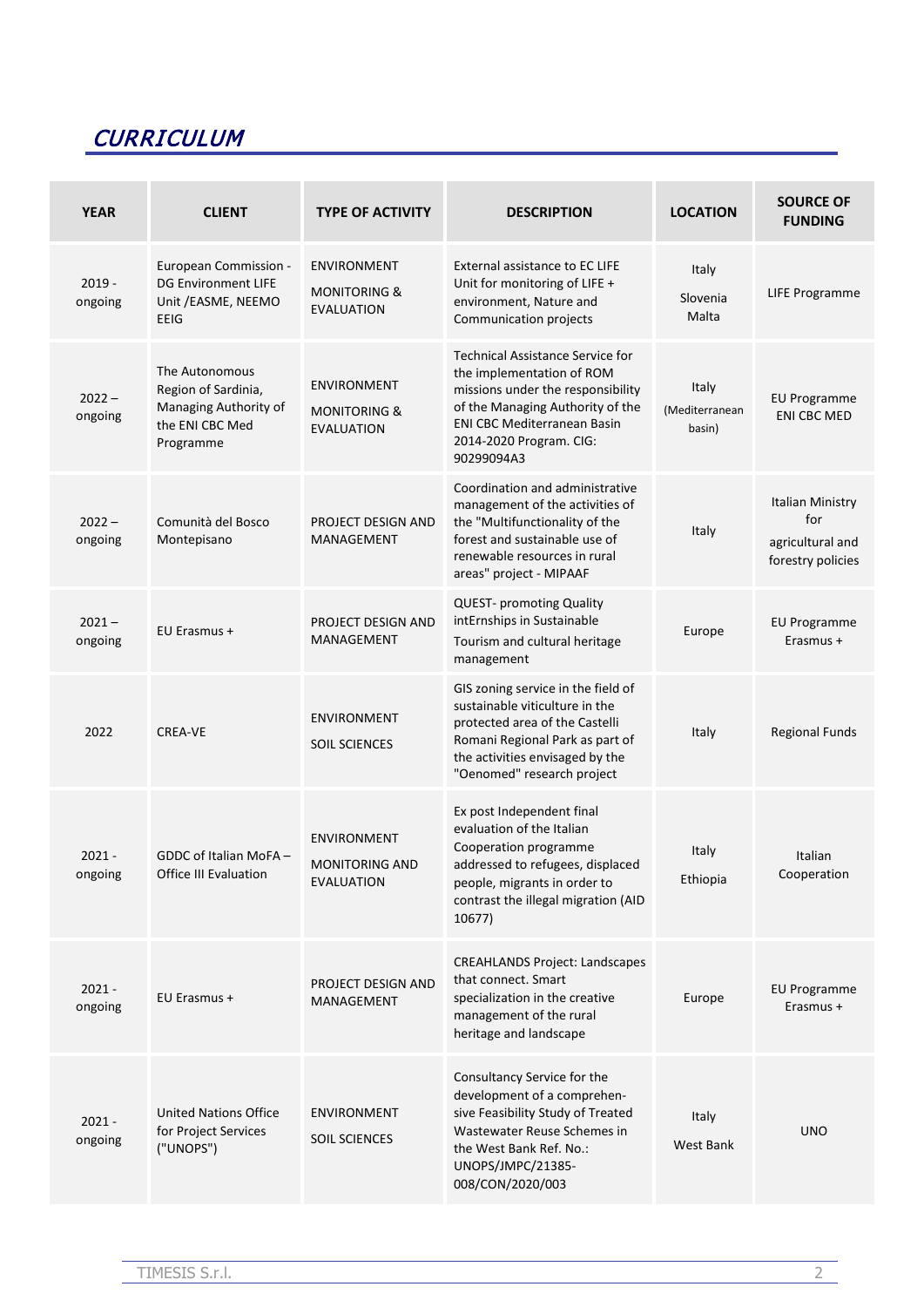| <b>YEAR</b>         | <b>CLIENT</b>                                                     | <b>TYPE OF ACTIVITY</b>                    | <b>DESCRIPTION</b>                                                                                                                                                                                                                                            | <b>LOCATION</b>              | <b>SOURCE OF</b><br><b>FUNDING</b>                                         |
|---------------------|-------------------------------------------------------------------|--------------------------------------------|---------------------------------------------------------------------------------------------------------------------------------------------------------------------------------------------------------------------------------------------------------------|------------------------------|----------------------------------------------------------------------------|
| 2021                | CCPB S.r.I. and other<br>private enterprises                      | <b>SOIL SCIENCES</b><br><b>ENVIRONMENT</b> | Execution of soil biological quality<br>index (QBS-ar) analysis on soil<br>samples and interpretation. More<br>than 500 soil samples analysed                                                                                                                 | Italy                        | Private                                                                    |
| $2020 -$<br>ongoing | SGI Studio Galli<br>Ingegneria Uganda<br>Limited                  | <b>SOIL SCIENCES</b>                       | Consultancy services for detailed<br>studies, detailed engineering<br>design and construction<br>supervision for proposed<br>irrigation schemes development<br>of Igogero and Naigombwa in<br><b>Bugifi and Bugweri districts</b><br>(reference SGI: 2009801) | Italy<br>Uganda              | Private                                                                    |
| $2020 - 2022$       | GDDC of Italian MoFA-<br><b>Office III Evaluation</b>             | EVALUATION<br><b>ENVIRONMENT</b>           | Evaluation of the initiative:<br>"Response programme to the<br>Syrian crisis: assistance to the<br>displaced population, refugees<br>and host communities". - Italian<br>Cooperation Agency (Lebanon)<br>2020 - 2022                                          | Italy<br>Lebanon             | Italian<br>Cooperation                                                     |
| $2020 -$<br>ongoing | <b>PWEG - Palestinian</b><br><b>Wastewater Engineers</b><br>Group | <b>SOIL SCIENCE</b>                        | Consulting Services for Soil<br>Survey and Soil Maps in Palestine<br>and Jordan                                                                                                                                                                               | Palestine<br>Jordan<br>Italy | <b>European Union</b><br>EN/CBC<br>Mediterranean<br>Sea Basin<br>Programme |
| $2020 -$<br>ongoing | <b>Tuscany Region</b>                                             | <b>AGRICOLTURE</b>                         | Support for demonstration<br>activities and information actions<br>in agriculture - Prosit Operational<br>Group                                                                                                                                               | Italy                        | PSR 2014-2020 -<br>Misura 1.2 PS-GO<br>2017                                |
| $2020 -$<br>ongoing | <b>ERSAF Lombardia</b><br>Region                                  | <b>AGRICOLTURE</b>                         | Consultancy services for technical<br>support for the development and<br>enhancement of alternative and<br>complementary agricultural<br>supply chains                                                                                                        | Italy                        |                                                                            |
| $2020 -$<br>ongoing | Pro ITER Ambiente S.r.l.                                          | <b>ENVIRONMENT</b><br><b>SOIL SCIENCE</b>  | Technical assistance, assessments<br>and environmental screening for<br>the presentation of photovoltaic<br>systems in the Piedmontese plain                                                                                                                  | Italy                        | Private funds                                                              |
| $2020 -$<br>ongoing | Operation Energy S.r.l.                                           | <b>ENVIRONMENT</b><br><b>SOIL SCIENCE</b>  | Technical assistance, assessments<br>and environmental screening for<br>the presentation of photovoltaic<br>systems in the Piedmontese plain                                                                                                                  | Italy                        | Private funds                                                              |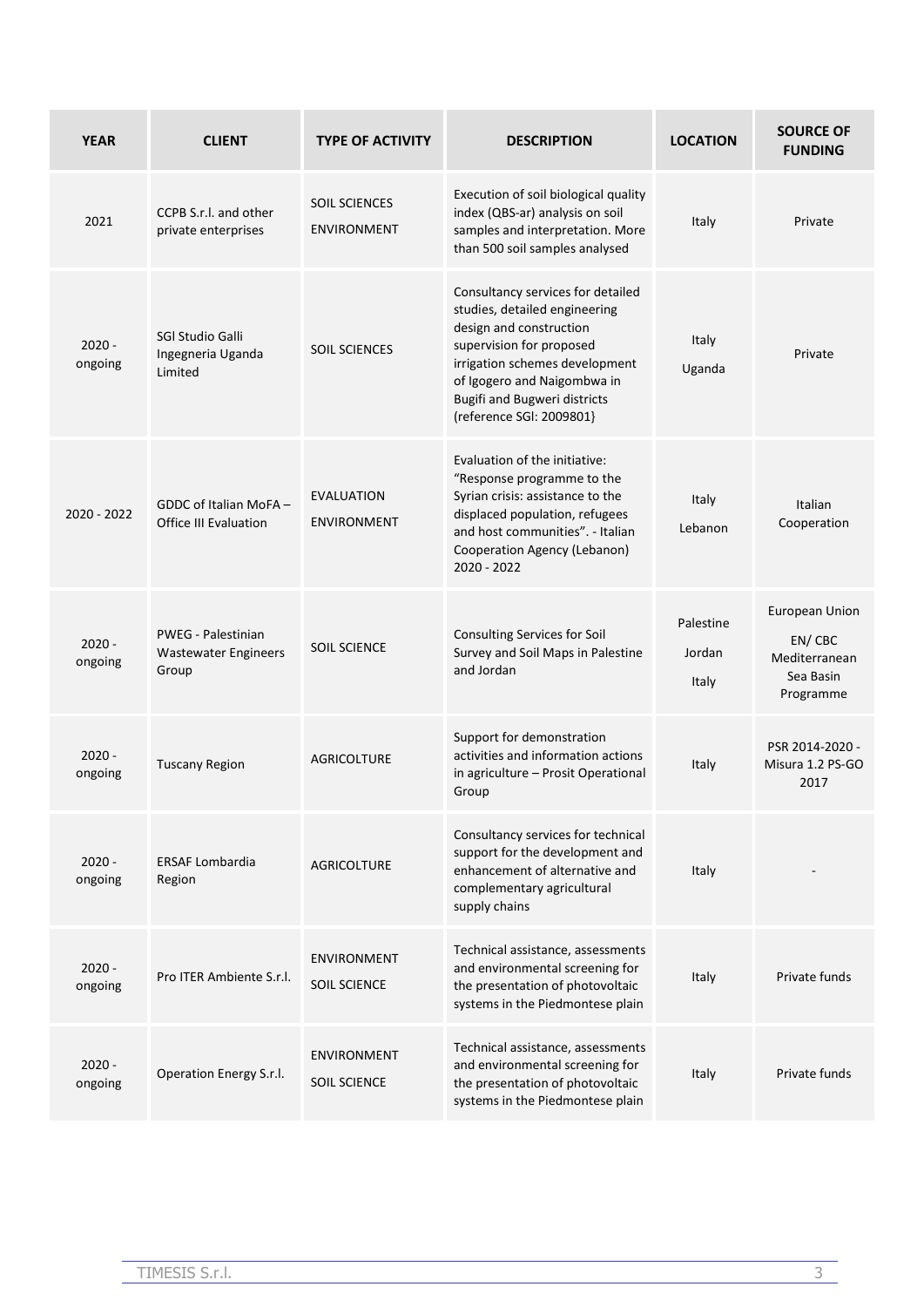| <b>YEAR</b>         | <b>CLIENT</b>                                                                                                                  | <b>TYPE OF ACTIVITY</b>                                          | <b>DESCRIPTION</b>                                                                                                                                                                                             | <b>LOCATION</b>                                               | <b>SOURCE OF</b><br><b>FUNDING</b>                |
|---------------------|--------------------------------------------------------------------------------------------------------------------------------|------------------------------------------------------------------|----------------------------------------------------------------------------------------------------------------------------------------------------------------------------------------------------------------|---------------------------------------------------------------|---------------------------------------------------|
| $2020 -$<br>ongoing | Emila Romagna Region                                                                                                           | <b>ENVIRONMENT</b><br><b>FORESTRY</b>                            | PROJECT - ECO-FOREST 2.0<br>Pilot program to promote carbon<br>sequestration and conservation<br>in Apennine beech forests and<br>artificial reforestation of conifers                                         | Italy                                                         | Regional fund<br>PSR 2014-2020                    |
| $2020 - 2021$       | <b>World Bank</b>                                                                                                              | <b>MONITORING AND</b><br><b>EVALUATION</b>                       | Evaluation of the PNSP program<br>(Rural Productive Safety Net<br>Project) which aims to improve<br>the rural network in Ethiopia                                                                              | Italy Ethiopia                                                | <b>World Bank</b>                                 |
| 2020 - 2021         | SAIPEM S.p.A.                                                                                                                  | <b>ENVIRONMENT</b><br><b>SOIL SCIENCES</b>                       | Surveys of agricultural and forest<br>land use, pedological<br>characterization, vegetational<br>restoration, environmental<br>impact assessments                                                              | Italy                                                         | SAIPEM S.p.A.                                     |
| 2020 - 2021         | <b>Tuscany Region</b>                                                                                                          | <b>ENVIRONMENT</b>                                               | BIG ECO: creation of a CRM<br>(Customer Relationship<br>Management) cloud platform and<br>a WEB GIS for the estimation of<br>ecosystem services                                                                | Italy                                                         | <b>Tuscany Region</b>                             |
| 2020 - 2021         | Italian Department of<br>firefighters, public<br>rescue and civil defense<br>Directorate of Tuscany<br>for National Fire Corps | EVALUATION                                                       | Evaluation of the EU funded<br>"Prometheus" project"<br>ref.874380 - CIG Z6C2C2B0D9                                                                                                                            | Italy                                                         | Italian<br>Government                             |
| $2020 -$<br>ongoing | Min Foreign Affairs -<br>AICS - the Italian<br>Agency for<br>Development<br>Cooperation                                        | <b>ENVIRONMENT</b><br><b>MONITORING AND</b><br><b>EVALUATION</b> | Evaluation of the Cooperation<br>Program on alternatives to the<br>use of fire in the Amazon region<br>of Bolivia                                                                                              | <b>Bolivia</b><br>Italy                                       | Italian<br>Government                             |
| 2020                | CCPB S.r.I. and other<br>private enterprises                                                                                   | <b>SOIL SCIENCES</b><br><b>ENVIRONMENT</b>                       | Execution of soil biological quality<br>index (QBS-ar) analysis on soil<br>samples and interpretation. More<br>than 300 soil samples analysed                                                                  | Italy                                                         | Private                                           |
| $2019 -$<br>ongoing | <b>INTERREG IT-FR</b>                                                                                                          | PROJECT DESIGN AND<br>MANAGEMENT                                 | <b>ITINERA ROMANICA+ Cross-</b><br>border Governance of<br>Romanesque Itineraries                                                                                                                              | Italy<br>France                                               | EU programme<br><b>INTERREG IT-FR</b>             |
| $2019 -$<br>ongoing | <b>European Commission</b><br>- DG GROWTH                                                                                      | PROJECT DESIGN AND<br>MANAGEMENT                                 | <b>TRAMES Project general</b><br>coordination; development of<br>cultural and creative tourism<br>products; strengthens the<br>intercultural Mediterranean<br>dialogue recreating a<br>Mediterranean community | Italy, Spain<br>(Melilla),<br>Greece,<br>Malta, Cyprus,<br>UK | EU programme<br>for<br>competitiveness<br>(COSME) |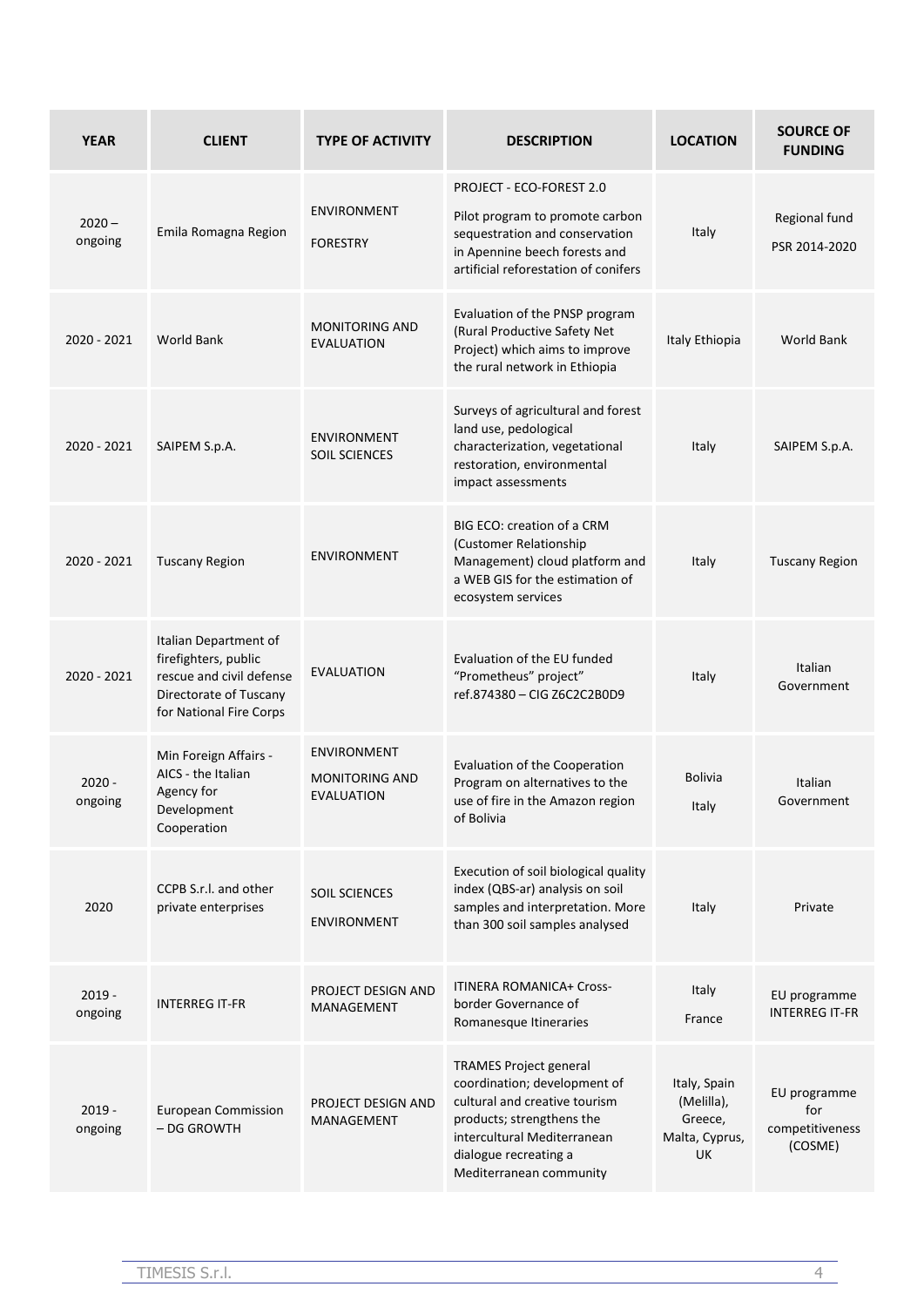| <b>YEAR</b>         | <b>CLIENT</b>                                                               | <b>TYPE OF ACTIVITY</b>                                           | <b>DESCRIPTION</b>                                                                                                                                                                                                                         | <b>LOCATION</b>                   | <b>SOURCE OF</b><br><b>FUNDING</b>                                                     |
|---------------------|-----------------------------------------------------------------------------|-------------------------------------------------------------------|--------------------------------------------------------------------------------------------------------------------------------------------------------------------------------------------------------------------------------------------|-----------------------------------|----------------------------------------------------------------------------------------|
| $2019 -$<br>ongoing | <b>Agriconsulting Europe</b><br>S.A.                                        | AGRICOLTURE<br><b>SOIL SCIENCE</b>                                | Consultancy services concerning:<br>- Agricultural planning<br>- Soil study<br>- Irrigation and drainage                                                                                                                                   | Tanzania<br>Italy                 | Private Company                                                                        |
| $2019 -$<br>ongoing | <b>UNDP Addis Ababa</b><br><b>United Nation</b><br>Development<br>Programme | <b>AGRICOLTURE</b><br><b>REMOTE SENSING</b><br><b>CARTOGRAPHY</b> | Development and Establishment<br>of Satellite based Baseline and<br>monitoring system and hereafter<br>quarterly monitoring until 2022                                                                                                     | Italy,<br>Ethiopia                | <b>UNDP</b><br>(United Nation<br>Development<br>Programme)                             |
| 2019                | Italian Agency for<br>Development<br>Cooperation                            | <b>EVALUATION</b>                                                 | External final evaluation of the<br>project "Strengthening national<br>capacity in Nature Protection -<br>Preparation for Natura 2000<br>Network" in Albania                                                                               | Albania,<br>Italy                 | Italian Agency for<br>Development<br>Cooperation -<br>Tirana's Office<br>(AICS Tirana) |
| $2019 -$<br>ongoing | <b>COGEA Srl</b>                                                            | <b>EVALUATION</b>                                                 | External evaluation of the<br>Programm for Rural<br>Development (PSR) of Region<br>Lazio 2014-2020                                                                                                                                         | Italy                             | Lazio Region                                                                           |
| $2018 - 2021$       | <b>European Commission</b><br>$-$ DG ECHO                                   | <b>PROJECT</b><br><b>MANAGEMENT</b>                               | <b>BELICE Project - Providing a</b><br>methodology and training on<br>how to perform initial wide<br>assessment after a disaster (ASR-<br>1) as mentioned in the INSARAG<br>guidelines.                                                    | <b>Italy</b><br>France<br>Germany | DG - ECHO                                                                              |
| $2018 - 2020$       | <b>European Commission</b><br>- DG ECHO                                     | <b>PROJECT</b><br><b>MANAGEMENT</b>                               | EASeR Project - EASeR intends to<br>provide a practical strategy to<br>carry more efficiently the<br>assessment in SAR<br>(search&Rescue) with a positive<br>cascade effect on the general<br>performance of all subsequent<br>operations. | Italy,<br>Czech Rep.,<br>Poland   | DG ECHO                                                                                |
| 2018                | Valle d'Aosta Region                                                        | <b>SOIL SCIENCE</b>                                               | Soil survey and data integration<br>for the project Links4Soils -<br>Alpine Space Program 2014/2020                                                                                                                                        | Italy                             |                                                                                        |
| $2018 - 2020$       | <b>Agriconsulting Europe</b><br>S.A.                                        | <b>SOIL SCIENCE</b>                                               | Development of a model of soil<br>organic carbon loss.<br>Implementation of a monitoring<br>plan.                                                                                                                                          | Burkina Faso,<br>Italy            | African<br>Development<br>Bank                                                         |
| 2017-2019           | <b>ERSAF Lombardia</b><br>Region                                            | <b>SOIL SCIENCE</b>                                               | Service of soil characterization<br>and sampling of agricultural soils<br>for the monitoring of nitrates and<br>phosphorus                                                                                                                 | Lombardia                         |                                                                                        |
| 2018                | <b>CIHEAM Bari</b>                                                          | <b>EVALUATION</b>                                                 | Independent evaluation of the<br>project "Agriculture and Livestock<br>support for Syrian People"                                                                                                                                          | Italy<br>Turkey<br>Syria          |                                                                                        |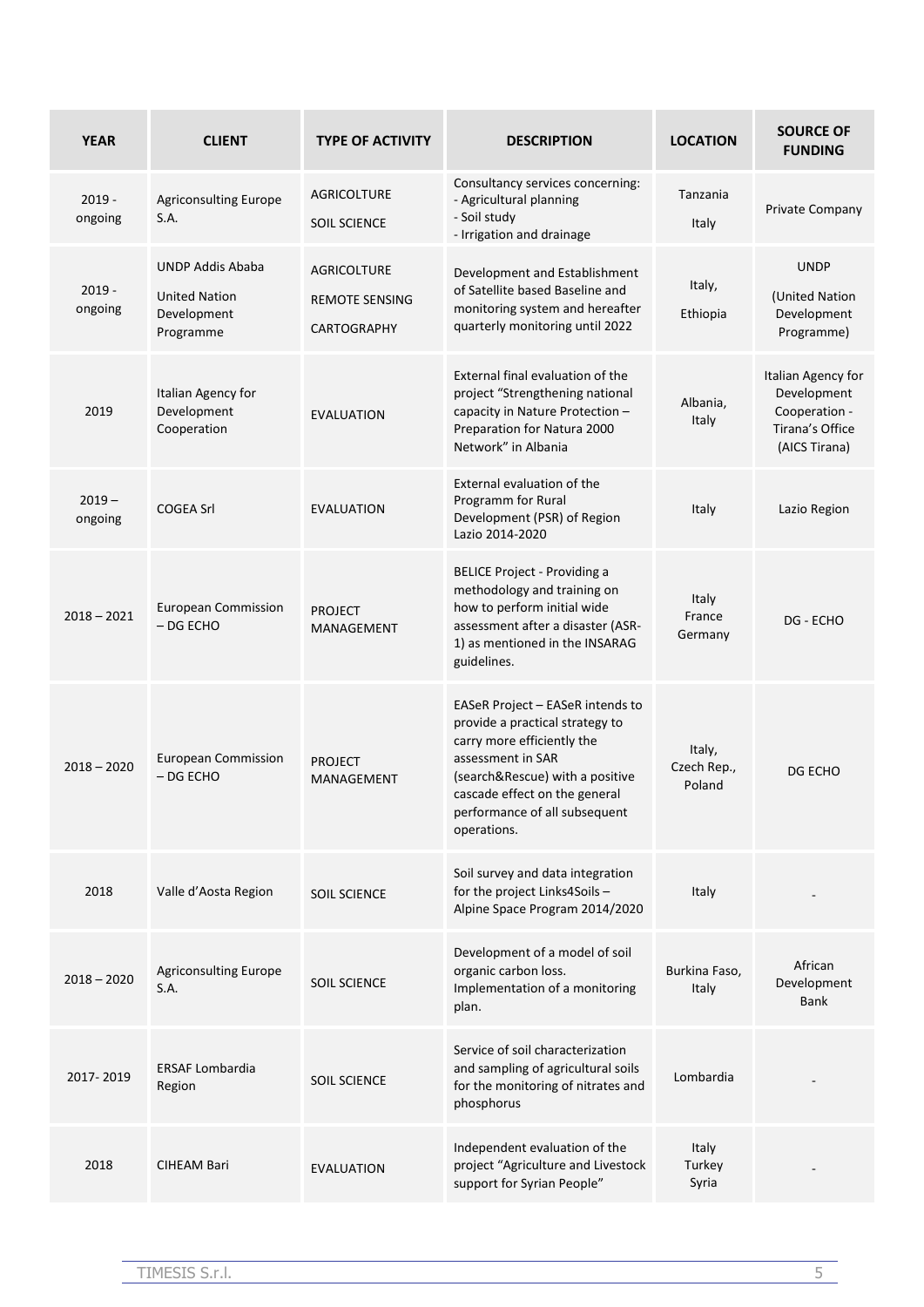| <b>YEAR</b> | <b>CLIENT</b>                                                                        | <b>TYPE OF ACTIVITY</b>                            | <b>DESCRIPTION</b>                                                                                                                                                                                            | <b>LOCATION</b>                         | <b>SOURCE OF</b><br><b>FUNDING</b>                                                  |
|-------------|--------------------------------------------------------------------------------------|----------------------------------------------------|---------------------------------------------------------------------------------------------------------------------------------------------------------------------------------------------------------------|-----------------------------------------|-------------------------------------------------------------------------------------|
| 2017-2018   | <b>ERSAF Lombardia</b><br>Region                                                     | <b>SOIL SCIENCE</b>                                | Technical specialist support for<br>the study of the soil biotic<br>component                                                                                                                                 | Lombardia                               |                                                                                     |
| 2017-2018   | Consorzio LAMMA                                                                      | <b>SOIL SCIENCE</b>                                | Soil survey for the production of<br>the soil map of the "Valdichiana<br>Senese" area                                                                                                                         | Toscana                                 |                                                                                     |
| 2017-2018   | Palestinian Water<br>Authority                                                       | <b>ENVIRONMENT</b>                                 | Consulting Service for<br><b>Complementary Feasibility Study</b><br>for Irrigation Scheme                                                                                                                     | Palestine-<br>Gaza Strip                | $AFD - French$<br>Agency for<br>Development                                         |
| 2017        | Ministry of Foreign<br>Affairs and<br>International<br>Cooperation - DGCS<br>(ITALY) | <b>EVALUATION</b>                                  | Independent evaluation of<br>cooperation initiatives in<br>Lebanon: AID 8241 - AID 7 9491 -<br>AID 9527                                                                                                       | Lebanon                                 | Ministry of<br>Foreign Affairs<br>and International<br>Cooperation-<br>DGCS (ITALY) |
| 2016-2018   | European Commission,<br>DG Enterprise and<br>Industry                                | PROJECT DESIGN<br>AND MANAGEMENT<br><b>TOURISM</b> | Project Discover55 Tourism<br>Destinations Crossover.<br>Development of tourist products<br>for seniors; participating at the<br>transnational assessment team                                                | Austria, Italy,<br>Finland,<br>Slovenia | <b>COSME</b><br>Programme                                                           |
| 2017        | HYDRO NOVA s.r.l.                                                                    | <b>SOIL SCIENCE</b>                                | Soil infiltration, soil mapping and<br>erosion analysis, including field<br>survey, for the watershed area of<br>Kimwarer dam project                                                                         | Kenya                                   |                                                                                     |
| 2015-2017   | Agriconsulting Europe<br>S.A.                                                        | <b>SOIL SCIENCE</b>                                | Technical consulting within the<br>Feasibility Study, Detail Design<br>Tender<br>Document<br>and<br>Preparation for the Kabuyanda<br>Water Resource Development<br>Projects, in the Kagera Basin.             | Uganda                                  |                                                                                     |
| 2016        | <b>United Nations</b><br>Development<br>Programme                                    | <b>EVALUATION</b>                                  | Services related to the capacity<br>assessment for implementation<br>of<br>EU LIFE projects in the Republic<br>of Serbia                                                                                      | Serbia                                  | <b>UNDP</b>                                                                         |
| 2015-2018   | European Commission,<br>DG Education and<br>Culture                                  | <b>EVALUATION</b>                                  | Evaluation (in itinere and final) of<br>the project T.E.S.T. - Teaching<br>Experimentation in Science and<br>Technology.                                                                                      | Italy, Malta,<br>Greece,<br>France      | Erasmus+<br>Programme                                                               |
| 2015 - 2017 | European Commission,<br>DG Entreprise and<br>Industry                                | PROJECT DESIGN<br>AND MANAGEMENT<br><b>TOURISM</b> | Project H.O.S.T. - The Heritage of<br>Olive Tree for Sustainable<br>Tourism. Assistance to Project<br>Management, Development and<br>marketing of Tourist Packages<br>through the Timesis-<br>Montepisano DMC | Italy, Greece,<br>Malta,<br>Slovenia    | <b>COSME</b><br>Programme                                                           |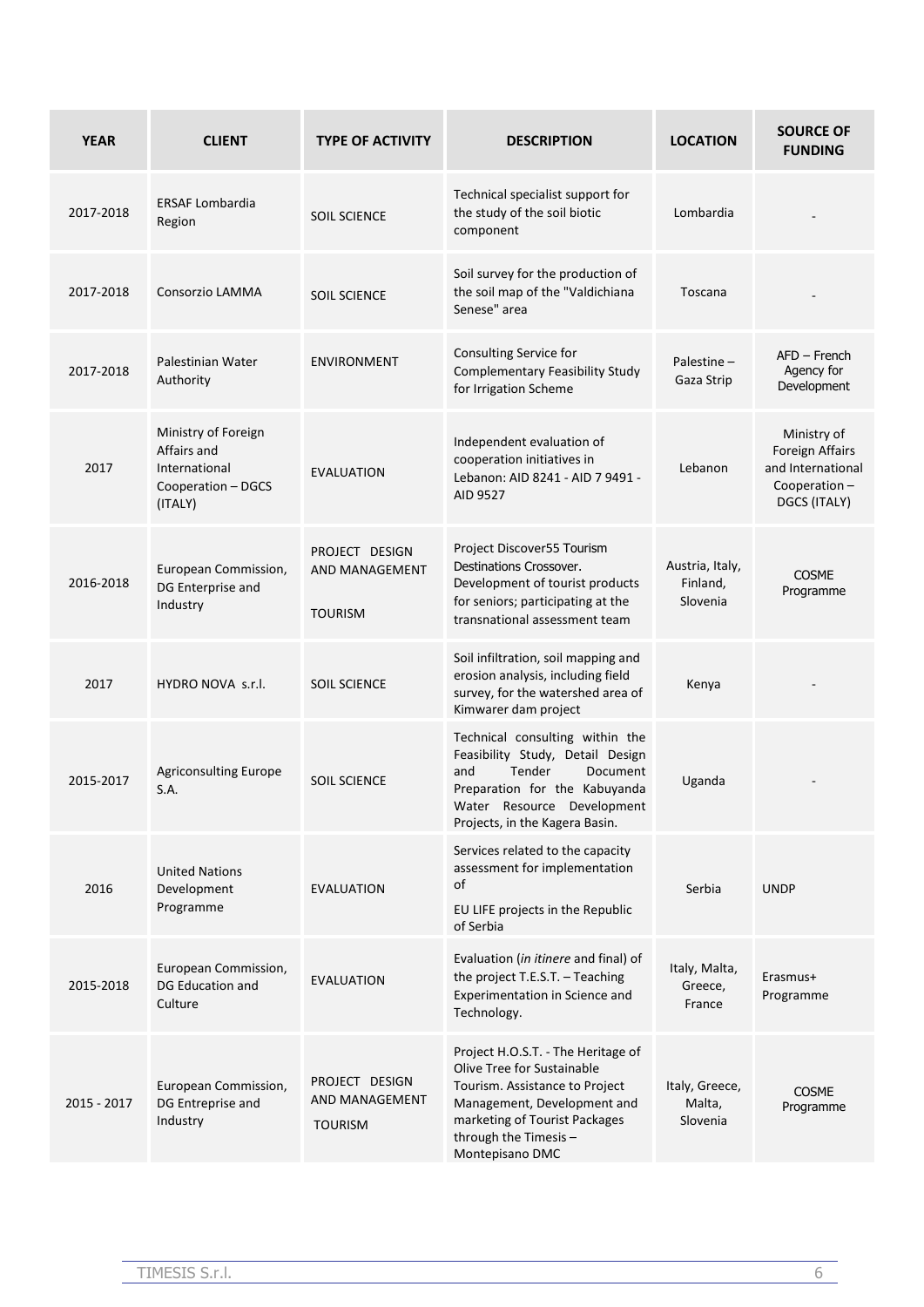| <b>YEAR</b> | <b>CLIENT</b>                                                                                   | <b>TYPE OF ACTIVITY</b>                                            | <b>DESCRIPTION</b>                                                                                                                                                                     | <b>LOCATION</b>                                | <b>SOURCE OF</b><br><b>FUNDING</b>                                                                                 |
|-------------|-------------------------------------------------------------------------------------------------|--------------------------------------------------------------------|----------------------------------------------------------------------------------------------------------------------------------------------------------------------------------------|------------------------------------------------|--------------------------------------------------------------------------------------------------------------------|
| 2014-2017   | Ministry of<br><b>Environment of Croatia</b>                                                    | <b>ENVIRONMENT</b>                                                 | Terrestrial Habitat Mapping of<br>the Republic of Croatia -EU<br>Natura 2000 Integration Project<br>(NIP)                                                                              | Croatia                                        | <b>World Bank</b>                                                                                                  |
| 2014-2015   | Sardinia Region - AGRIS                                                                         | <b>LABORATORY SOIL</b><br><b>SCIENCES</b>                          | Analyses of Soil Biological Quality<br>Index QBS-ar                                                                                                                                    | Italy                                          | $\overline{\phantom{a}}$                                                                                           |
| 2014-2015   | <b>Tuscany Region</b>                                                                           | <b>ENVIRONMENT</b>                                                 | Environmental data collection for<br>rural development plan - PSR<br>Toscana 2007-2013                                                                                                 | Italy                                          |                                                                                                                    |
| 2014-2015   | Sardinia Region ENAS                                                                            | <b>SOIL SCIENCE</b>                                                | Soil study for the environmental<br>monitoring plan (Ottana).<br>Analyses of Soil Biological Quality<br>Index QBS-ar.                                                                  | Italy                                          |                                                                                                                    |
| 2014        | Ministry of Foreign<br>Affairs - DGCS                                                           | <b>EVALUATION</b>                                                  | Independent evaluation of<br>Emergency Initiatives (AID 9310-<br>9555) - CIG: 5321420EB0                                                                                               | Palestine:<br>Gaza Strip,<br>East<br>Jerusalem | Ministry of<br>Foreign Affairs-<br><b>DGCS</b>                                                                     |
| 2014        | West System                                                                                     | PROJECT DESIGN                                                     | Redaction of a proposal for<br>Horizon 2020 - SME Instrument                                                                                                                           | Italy                                          |                                                                                                                    |
| 2014        | <b>CRA AREZZO</b>                                                                               | <b>SOIL SCIENCE</b>                                                | Soil study for viticulture                                                                                                                                                             | Italy                                          |                                                                                                                    |
| 2013 - 2018 | European Commission -<br><b>DG Environment LIFE</b><br>Unit / EASME, NEEMO<br>EEIG              | <b>ENVIRONMENT</b><br><b>MONITORING &amp;</b><br><b>EVALUATION</b> | External assistance to EC LIFE<br>Unit for monitoring of LIFE +<br>environment, Nature and<br>Communication projects                                                                   | Italy<br>Slovenia<br>Malta                     | EU LIFE<br>Programme                                                                                               |
| 2013-2015   | Lazio Region - ARSIAL                                                                           | <b>SOIL SCIENCE</b>                                                | Soil survey at scale 1:250,000                                                                                                                                                         | Italy                                          | $\overline{\phantom{a}}$                                                                                           |
| 2013 - 2017 | <b>European Commission</b><br>-ACP-EU cooperation<br>programme in higher<br>education (Edulink) | <b>PROJECT</b><br>MANAGEMENT                                       | Technical and administrative<br>assistance to the management of<br>the project "Egale Gathering<br>Universities for Quality in<br>Education"                                           | Italy<br>MadagascarC<br>omoros Union           | UE ACP Group of<br>states                                                                                          |
| 2013-2014   | <b>Gran Paradiso National</b><br>Park - IT                                                      | <b>ENVIRONMENT</b>                                                 | Consultancy on environmental,<br>social and economic impact<br>assesment                                                                                                               | Italy                                          | PSR 2007-2013<br>Misura 323 Az. 1<br>Tipologia b-<br>Progetto BIOPas                                               |
| 2013-2014   | European Commission -<br><b>DG Environment LIFE</b><br>Unit, Astrale GEIE Turin                 | <b>ENVIRONMENT</b>                                                 | External assistance to EC LIFE<br>Unit for monitoring of LIFE +<br>environment, Nature and<br>Communication projects                                                                   | Italy Slovenia<br>Malta                        | <b>UE DG ENV</b>                                                                                                   |
| 2012-2014   | Palestinian Wastewater<br><b>Engineers Group-PWEG</b><br>NGO (OpT)                              | EVALUATION                                                         | External evaluation of the project<br>"Enhancement of Food Security<br>in Taybeh and Ramoun through<br>Rural Development and<br>Agricultural Extension" Ref. DCI-<br>Food/2010/237071) | Palestine                                      | CE EuropeAid<br>cooperation<br>office-Food<br>Security<br>Programme in the<br>Occupied<br>Palestinian<br>Territory |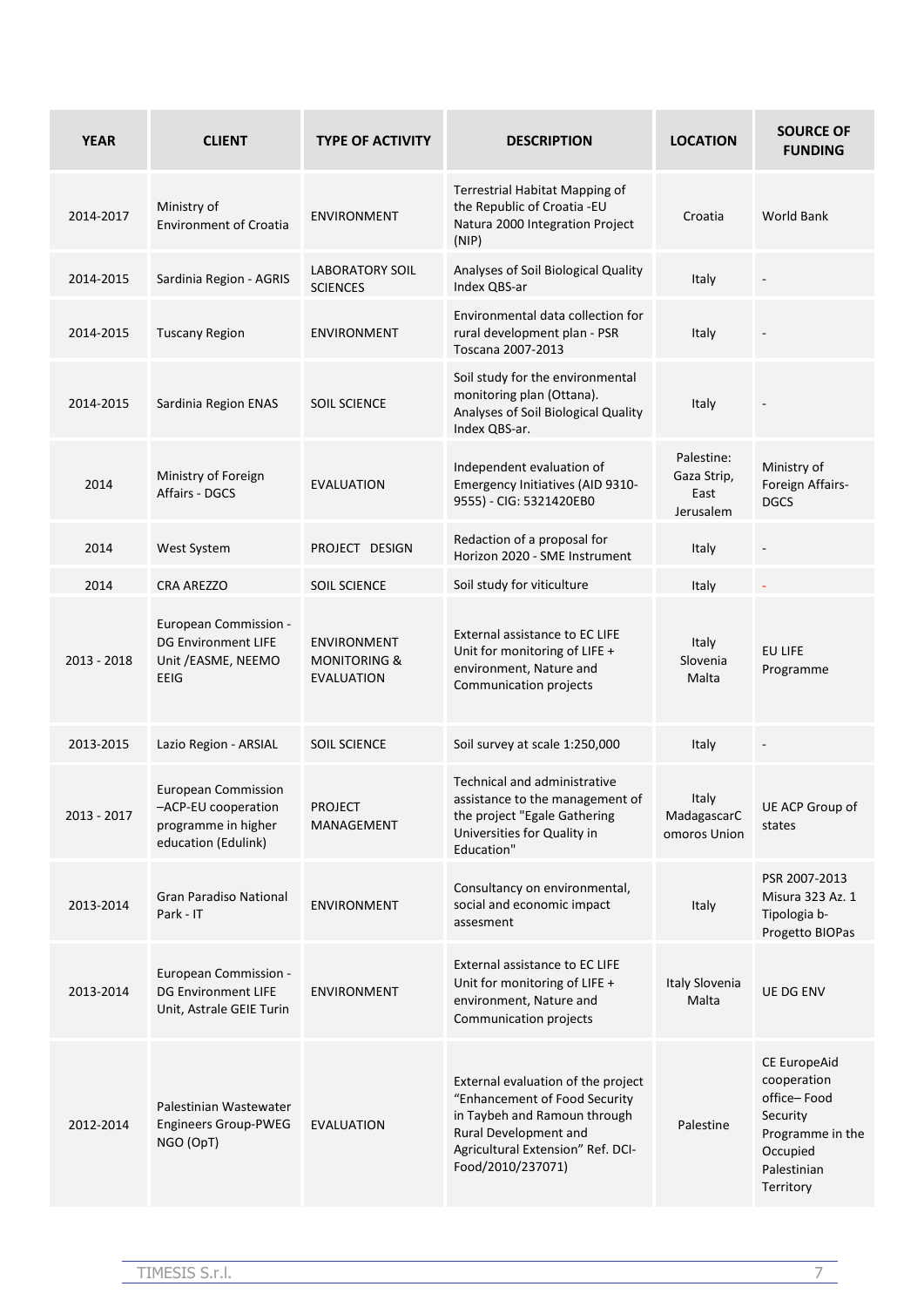| <b>YEAR</b> | <b>CLIENT</b>                                                                                                                                                          | <b>TYPE OF ACTIVITY</b>                   | <b>DESCRIPTION</b>                                                                                                                                                                                                                           | <b>LOCATION</b>    | <b>SOURCE OF</b><br><b>FUNDING</b>                                                                                           |
|-------------|------------------------------------------------------------------------------------------------------------------------------------------------------------------------|-------------------------------------------|----------------------------------------------------------------------------------------------------------------------------------------------------------------------------------------------------------------------------------------------|--------------------|------------------------------------------------------------------------------------------------------------------------------|
| 2012-2013   | Joint Service Council for<br>Solid Waste<br>Management Hebron<br>(OpT)                                                                                                 | <b>PROJECT</b><br>MANAGEMENT              | General coordination and<br>management of the project: "<br>Strengthening the capacities of<br>the Hebron Joint Service Council<br>for Solid Waste Management                                                                                | Palestine          | Consulate<br>General of Italy in<br>Jerusalem - PMSP<br>Palestinian<br>Municipalities<br>Support Program                     |
| 2012-2013   | EDF spa (FENICE)                                                                                                                                                       | <b>SOIL SCIENCE</b><br><b>ENVIRONMENT</b> | Environmental monitoring (soil<br>and vegetation) along<br>construction sites of the Torino-<br>Lyon high-speed railway project                                                                                                              | Italy              |                                                                                                                              |
| 2011        | Frontex - European<br>Agency for the<br>Management of<br>Operational<br>Cooperation at the<br><b>External Borders of the</b><br>Member States of the<br>European Union | <b>GIS and REMOTE</b><br><b>SENSING</b>   | Land use investigation and<br>mapping of a pilot terrain strip<br>along the border among Romania<br>and Ukraine (9600 ha).                                                                                                                   | Romania<br>Ukraine | Frontex                                                                                                                      |
| 2011        | SAIPEM SpA                                                                                                                                                             | <b>ENVIRONMENT</b>                        | GIS elaboration for intelligence<br>activities. Biodiversity -<br>Vegetation, Biota and Ecosystems                                                                                                                                           | Poland             |                                                                                                                              |
| 2010        | University of Siena IT                                                                                                                                                 | PROJECT DESIGN                            | Design of the project: " Ranking<br>the levels of risk in marine<br>threatened species:<br>a novel integrated approach for<br>cetaceans<br>CETRIS."                                                                                          | Italy              | 7 Framework<br>Programme<br><b>ERC Advanced</b><br>Grant                                                                     |
| 2010        | Ministry of Agriculture<br>of Morocco                                                                                                                                  | PROJECT DESIGN                            | Design of the proposal : "ESPOIR:<br>Essaouira, Support à la<br>Production Oléicole Intensive<br>Régionale."                                                                                                                                 | Morocco            | <b>Common Found</b><br>for Commodities                                                                                       |
| 2010-2012   | Bethlehem JSCSWM<br>(Joint Service Council)<br>for Solid Waste<br>Management)                                                                                          | <b>PROJECT</b><br>MANAGEMENT              | General coordination and<br>management of the project :<br>"Strengthen Financial Capacities<br>of Bethlehem JSCSWM (Joint<br>Service Council for Solid Waste<br>Management) and Public<br>Awareness and Community<br>Participation Campaign" | Italy Palestine    | Italian Ministry of<br>Foreign Affairs,<br>Jerusalem<br>Consulate - PMSP<br>Palestinian<br>Municipalities<br>Support Program |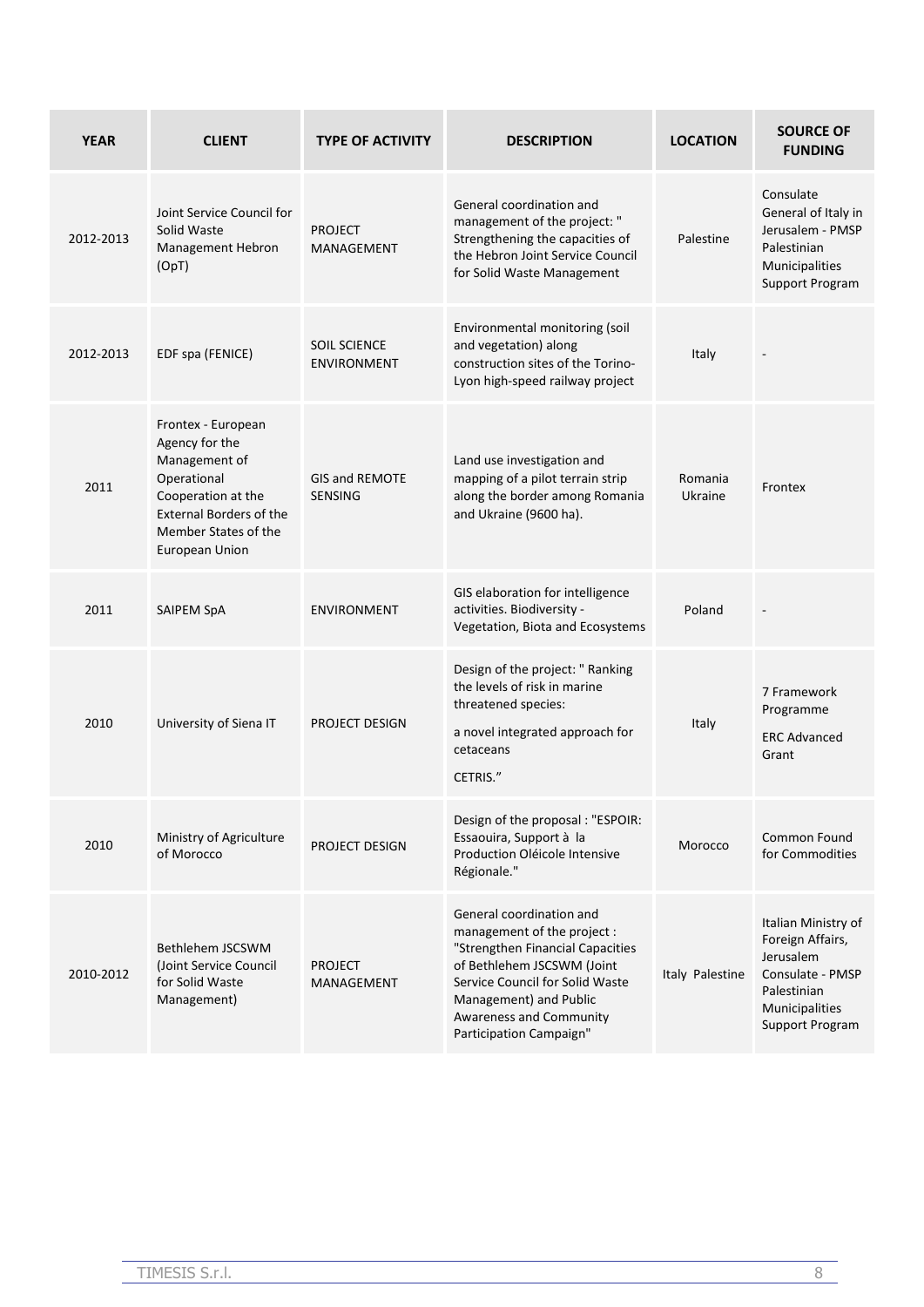| <b>YEAR</b>        | <b>CLIENT</b>                                                                           | <b>TYPE OF ACTIVITY</b>                                              | <b>DESCRIPTION</b>                                                                                                                                                                                            | <b>LOCATION</b>                         | <b>SOURCE OF</b><br><b>FUNDING</b>                                                                                                                           |
|--------------------|-----------------------------------------------------------------------------------------|----------------------------------------------------------------------|---------------------------------------------------------------------------------------------------------------------------------------------------------------------------------------------------------------|-----------------------------------------|--------------------------------------------------------------------------------------------------------------------------------------------------------------|
| 2010-2013          | Pisa Municipality-IT                                                                    | <b>PROJECT</b><br>MANAGEMENT<br><b>INTERNAL</b><br><b>EVALUATION</b> | External support to general<br>coordination activities and<br>monitoring of the project "WADI:<br>Cooperating for Urban Water<br>Management" Reference<br>ENPI/2009/46                                        | <b>Italy Palestine</b><br>Lebanon       | <b>CIUDAD</b><br>Programme<br>Cooperation in<br>Urban<br>Development and<br>Dialogue. EC<br>EuropeAid<br>Cooperation<br>Office<br>Ref.127778/C/AC<br>T/MULTI |
| 2010-2011          | San Giuliano Terme<br>Municipality-IT                                                   | <b>PROJECT</b><br>MANAGEMENT<br>INTERNAL<br><b>EVALUATION</b>        | External support to general<br>coordination activities and<br>monitoring of the project<br>"CROSSCAP: transnational actions<br>for communicating Common<br>Agricultural Policy" Agreement<br>N°-Agri 2010-133 | Italy Romania                           | <b>UE-DG Agriculture</b><br>and Rural<br>Development<br>Call for Proposal<br>2008/C 248/06                                                                   |
| 2009-2012          | European Commission -<br><b>DG Environment LIFE</b><br>Unit, Astrale GEIE Turin-<br>IT  | <b>ENVIRONMENT</b>                                                   | External assistance to EC LIFE<br>Unit for monitoring of LIFE +<br>environment, Nature and<br>Communication projects                                                                                          | Italy Slovenia<br>Malta                 | EC DG<br>Environment                                                                                                                                         |
| 2009-2011-<br>2012 | <b>DBAU Department for</b><br>Human and Animal<br><b>Biology University of</b><br>Turin | <b>PROJECT</b><br>MANAGEMENT<br><b>INTERNAL</b><br><b>EVALUATION</b> | Monitoring of the project "SCORE<br>Supporting Cooperation for<br>Research and Education"9-RPR-<br>ACP-118#36                                                                                                 | Italy<br>Madagascar<br>Comoros<br>Union | ACP-UE<br>Cooperation<br>Programme in<br><b>Higher Education</b><br>(EDULINK)                                                                                |
| 2009-2011          | Civil Protection,<br><b>Emergency Surgery Unit</b>                                      | <b>PROJECT</b><br>MANAGEMENT                                         | General coordination of the<br>project "PISARTE Pisa Advanced<br>Response Team in Emergency"                                                                                                                  | Italy                                   | EC DG<br><b>Environment Call</b><br>for Proposal<br>"Preparatory<br><b>Action On An EU</b><br>Rapid Response<br>Capability"                                  |
| 2009-2010          | San Giuliano Terme<br>Municipality-IT                                                   | <b>PROJECT</b><br>MANAGEMENT<br>INTERNAL<br><b>EVALUATION</b>        | General coordination and<br>monitoring of the project "PASS<br>Partenariat pour le soutien au<br>Systeme Scolaire"                                                                                            | Italy<br>Mauritania                     | <b>EC EuropeAid</b><br>Cooperation<br>Office                                                                                                                 |
| 2009               | SOGES SpA Bruxelles                                                                     | PROFESSIONAL<br><b>TRAINING</b>                                      | Training sessions on quality<br>control for technicians of the<br>olive oil industry                                                                                                                          | Tunisia                                 | <b>EC EuropeAid</b><br>Cooperation<br>Office                                                                                                                 |
| 2009-2010          | San Giuliano Terme<br>Municipality-IT                                                   | PROJECT DESIGN                                                       | Technical support to the<br>municipality for international<br>project design and submission                                                                                                                   | Italy                                   | San Giuliano<br>Terme<br>Municipality-IT                                                                                                                     |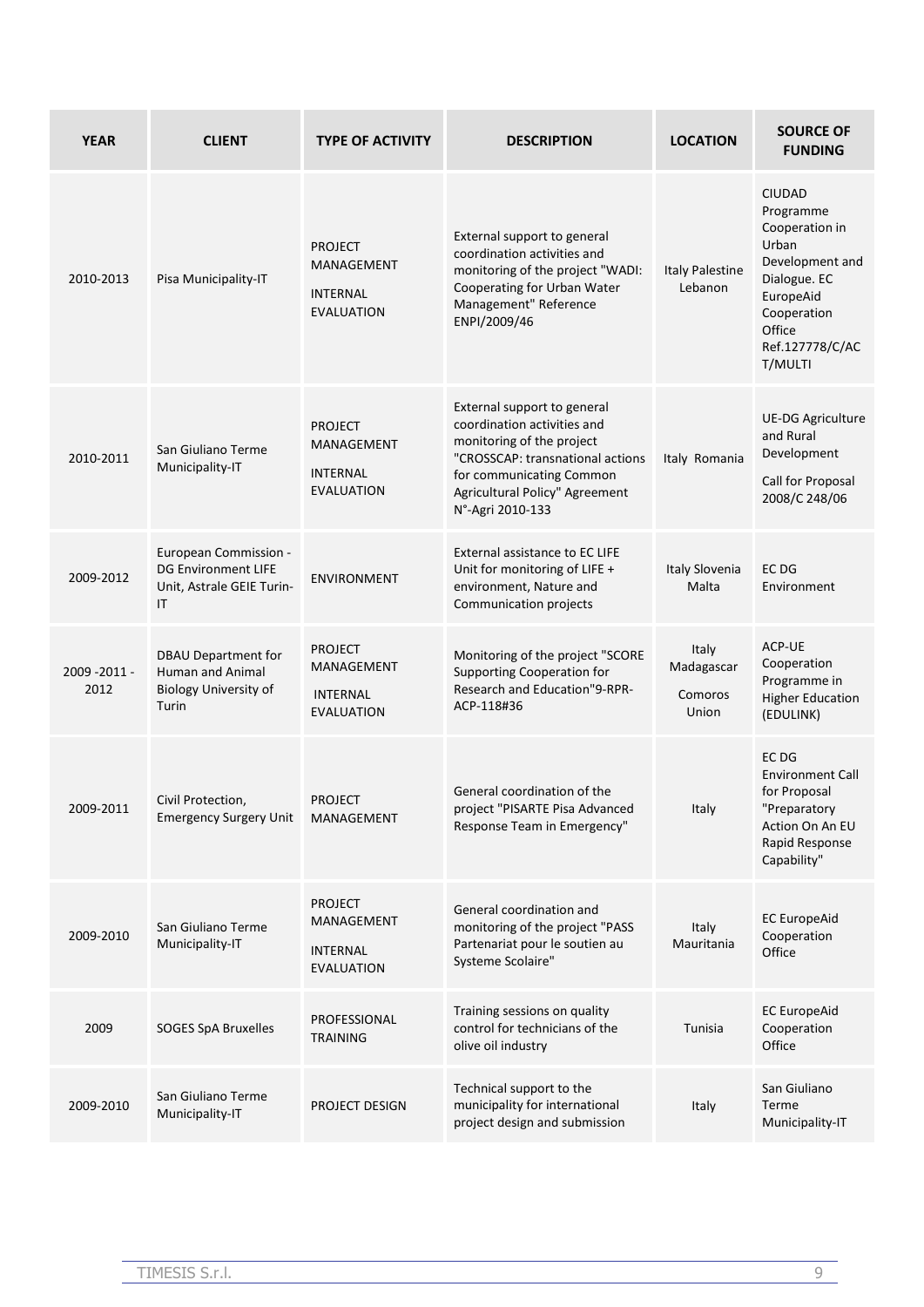| <b>YEAR</b> | <b>CLIENT</b>                                                                | <b>TYPE OF ACTIVITY</b>                 | <b>DESCRIPTION</b>                                                                                                                                                                                                 | <b>LOCATION</b>             | <b>SOURCE OF</b><br><b>FUNDING</b>                                                                                                           |
|-------------|------------------------------------------------------------------------------|-----------------------------------------|--------------------------------------------------------------------------------------------------------------------------------------------------------------------------------------------------------------------|-----------------------------|----------------------------------------------------------------------------------------------------------------------------------------------|
| 2009        | <b>ERSAF Lombardia</b><br>Regional Agency for<br>Agriculture and<br>Forestry | PROJECT DESIGN                          | Redaction of the pre-proposal<br>"NATNET building standards for<br>Natura 2000 Network protection,<br>monitoring and managing"                                                                                     | Italy<br>Greece<br>Slovenia | Transnational<br><b>Cooperation MED</b><br>Programme                                                                                         |
| 2009        | Marche Region                                                                | PROJECT DESIGN                          | Proposal for Marche region<br>ecological network<br>implementation                                                                                                                                                 | Italy                       | Marche Region                                                                                                                                |
| 2009        | San Giuliano Terme<br>Municipality-IT                                        | PROJECT DESIGN                          | Design of the project:<br>"Strengthen Financial Capacities<br>of Bethlehem JSCSWM (Joint<br>Service Council for Solid Waste<br>Management) and Public<br><b>Awareness and Community</b><br>Participation Campaign" | Italy Palestine             | Consulate<br>General of Italy in<br>Jerusalem - PMSP<br>Palestinian<br>Municipalities<br>Support Program                                     |
| 2008-2010   | <b>ERSAF Lombardia</b><br>Regional Agency for<br>Agriculture and<br>Forestry | <b>GIS AND REMOTE</b><br><b>SENSING</b> | Development of historical land<br>use database for Lombardia<br>region                                                                                                                                             | Italy                       | Lombardia Region                                                                                                                             |
| 2008-2009   | Sicily Region-IT                                                             | <b>SOIL SCIENCE</b>                     | Soil survey for soil map at scale<br>1:250,000 for the Sicilia Region.                                                                                                                                             | Italy                       | MIPAF - Italian<br>Ministry for<br>Agriculture,<br>Interregional<br>Programme on<br>soil survey,<br>measure 5,<br>Agriculture and<br>Quality |
| 2008-2009   | Garfagnana<br>Municipalities Union-IT                                        | PROJECT DESIGN                          | Design of the project "CO2ZERO<br>enti locali per Kyoto: strategie<br>comuni per l'efficienza<br>energetica".                                                                                                      | Italy<br>France             | Transborder<br>Cooperation<br>Programme IT-FR<br>Marittimo 2007-<br>2013                                                                     |
| 2008-2009   | San Giuliano Terme<br>Municipality-IT                                        | PROJECT DESIGN                          | Design of the project "CROSSCAP:<br>transnational actions for<br>communicating common<br>agricultural policy".                                                                                                     | Italy<br>Romania            | 'Support for<br>information<br>measures relating<br>to the common<br>agricultural<br>policy'<br>Call for Proposal<br>2008/C 248/06           |
| 2008-2009   | Italian Ministry of the<br>Environment                                       | <b>ENVIRONMENT</b>                      | Redaction of the publication "LIFE<br>ENV projects in Italy: 2001-2006"                                                                                                                                            | Italy                       | Italian Ministry of<br>the Environment                                                                                                       |
| 2008        | <b>TERNA</b>                                                                 | <b>AGRONOMY</b>                         | Agroforestal report on forestal<br>species growing-up                                                                                                                                                              | Italy                       |                                                                                                                                              |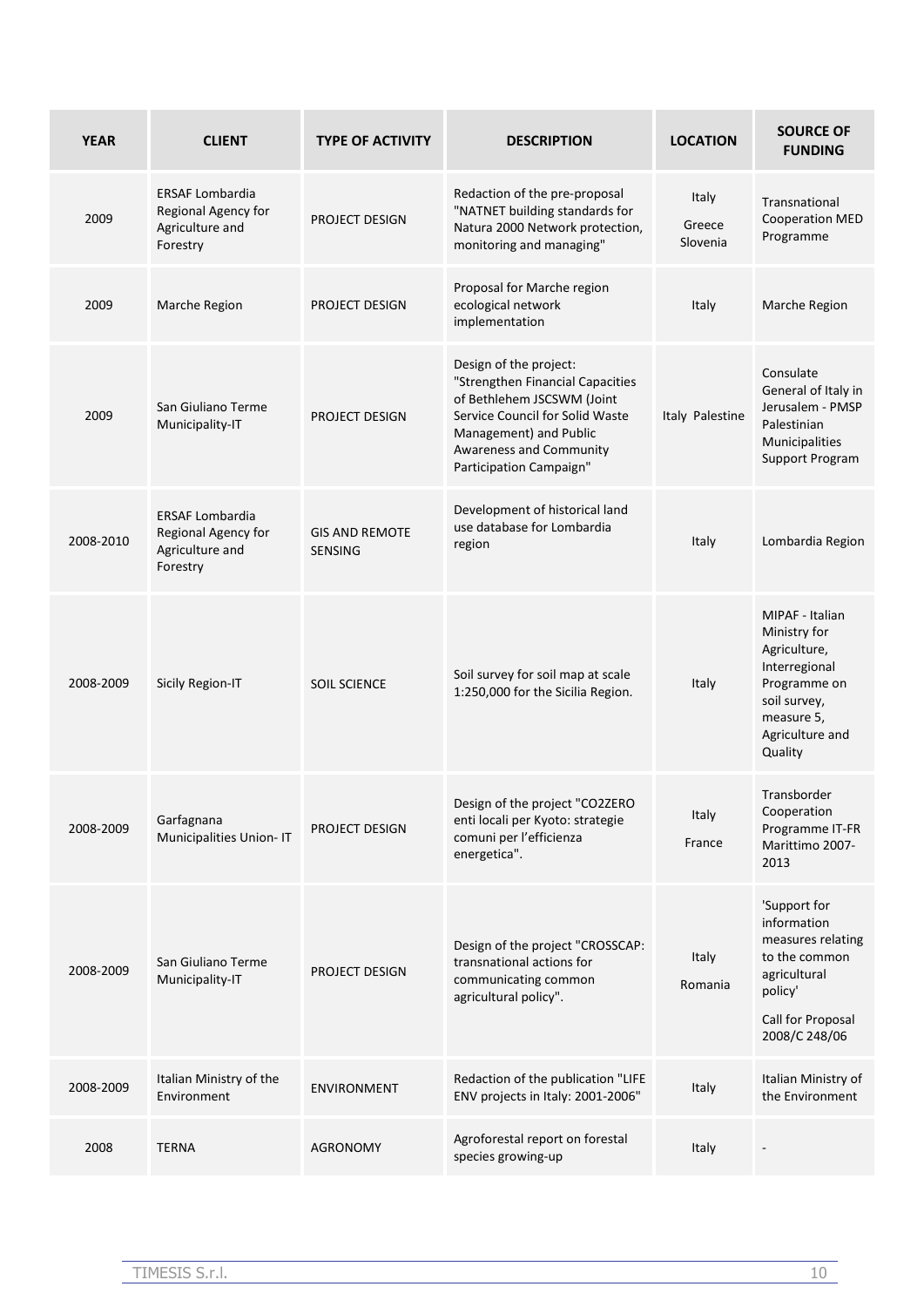| <b>YEAR</b> | <b>CLIENT</b>                                                                                     | <b>TYPE OF ACTIVITY</b>             | <b>DESCRIPTION</b>                                                                                                                                                              | <b>LOCATION</b>                         | <b>SOURCE OF</b><br><b>FUNDING</b>                                                                                                      |
|-------------|---------------------------------------------------------------------------------------------------|-------------------------------------|---------------------------------------------------------------------------------------------------------------------------------------------------------------------------------|-----------------------------------------|-----------------------------------------------------------------------------------------------------------------------------------------|
| 2008        | Arpa SICILIA-IT                                                                                   | <b>SOIL SCIENCE</b>                 | Soil Survey for the sicilian<br>regional soil monitoring network                                                                                                                | Italy                                   | <b>Sicily Region ERDF</b><br>2000-2006                                                                                                  |
| 2008        | CIA - Italian Agriculture<br>Association                                                          | <b>ENVIRONMENT</b><br><b>ENERGY</b> | Feasibility study for the<br>implementation of an energetic<br>network through the combustion<br>of straw maize                                                                 | Italy                                   | MIPAF - Italian<br>Ministry for<br>Agriculture and<br>Forestry                                                                          |
| 2008        | <b>DBAU Department for</b><br><b>Human and Animal</b><br><b>Biology University of</b><br>Turin-IT | PROJECT DESIGN                      | Design of the project "SCORE<br>supporting cooperation for<br>research and education".                                                                                          | Italy<br>Madagascar<br>Comoros<br>Union | ACP-EC<br>cooperation<br>programme in<br>higher education<br>(EDULINK).<br>Reference:<br>EuropeAid<br>/126851/<br>D/ACT/Multi           |
| 2008        | San Giuliano Terme<br>Municipality-IT                                                             | PROJECT DESIGN                      | Design of the project "PASS<br>Partenariat pour le soutien au<br>système scolaire".                                                                                             | Italy<br>Mauritania                     | Les acteurs non<br>etatiques et les<br>autorités locales<br>dans le<br>développement.<br>Reference:<br>EuropeAid/12634<br>2/C/ACT/Multi |
| 2008        | <b>ERSAF Lombardia</b><br>Regional Agency for<br>Agriculture and<br>Forestry                      | <b>ENVIRONMENT</b>                  | Land use mapping of Lombardy<br>Region using historical (1954)<br>ortophoto. Analysis of past land<br>use and past land use practices.<br>Soil sealing evaluation<br>assessment | Lombardy                                | Lombardia<br>Regional<br>Authority                                                                                                      |
| 2007-2009   | Saint Gobain Weber<br>SPA, Fiorano<br>Modenese-IT                                                 | <b>ENVIRONMENT</b>                  | Impact evaluation assessment in<br>the framework of Weber's<br>industrial plant rehabilitation                                                                                  | Italy                                   |                                                                                                                                         |
| 2007-2008   | Marche Regional<br>Agency for agro-food<br>Industry (ASSAM),<br>Ancona -IT                        | <b>SOIL SCIENCE</b>                 | Soil survey and mapping at scale<br>1/50.000 in the framework of soil<br>resource inventory and regional<br>land management.                                                    | Italy                                   | Marche Region -<br>Rural<br>Development<br>Plan                                                                                         |
| 2007-2008   | Agriconsulting S.p.A.,<br>Roma                                                                    | LABORATORY<br><b>SOIL SCIENCE</b>   | Nigeria - Gurara multipurpose<br>project - irrigation pilot<br>perimeters design                                                                                                | Nigeria                                 |                                                                                                                                         |
| 2007        | ATI Agristudio s.r.l.,<br>Firenze - I.ter s.c.r.l.,<br>Bologna                                    | <b>SOIL SCIENCE</b>                 | Soil survey and mapping of the<br>DOC "Cerasuolo" In Ragusa<br>province (Sicily)                                                                                                | Italy                                   | Sicily region,<br>Interregional<br>projects measure<br>5                                                                                |
| 2007        | Agristudio s.r.l., Firenze                                                                        | <b>SOIL SCIENCE</b>                 | Soil survey and mapping at scale<br>1:250,000 of part of the<br>Campania Region                                                                                                 | Italy                                   |                                                                                                                                         |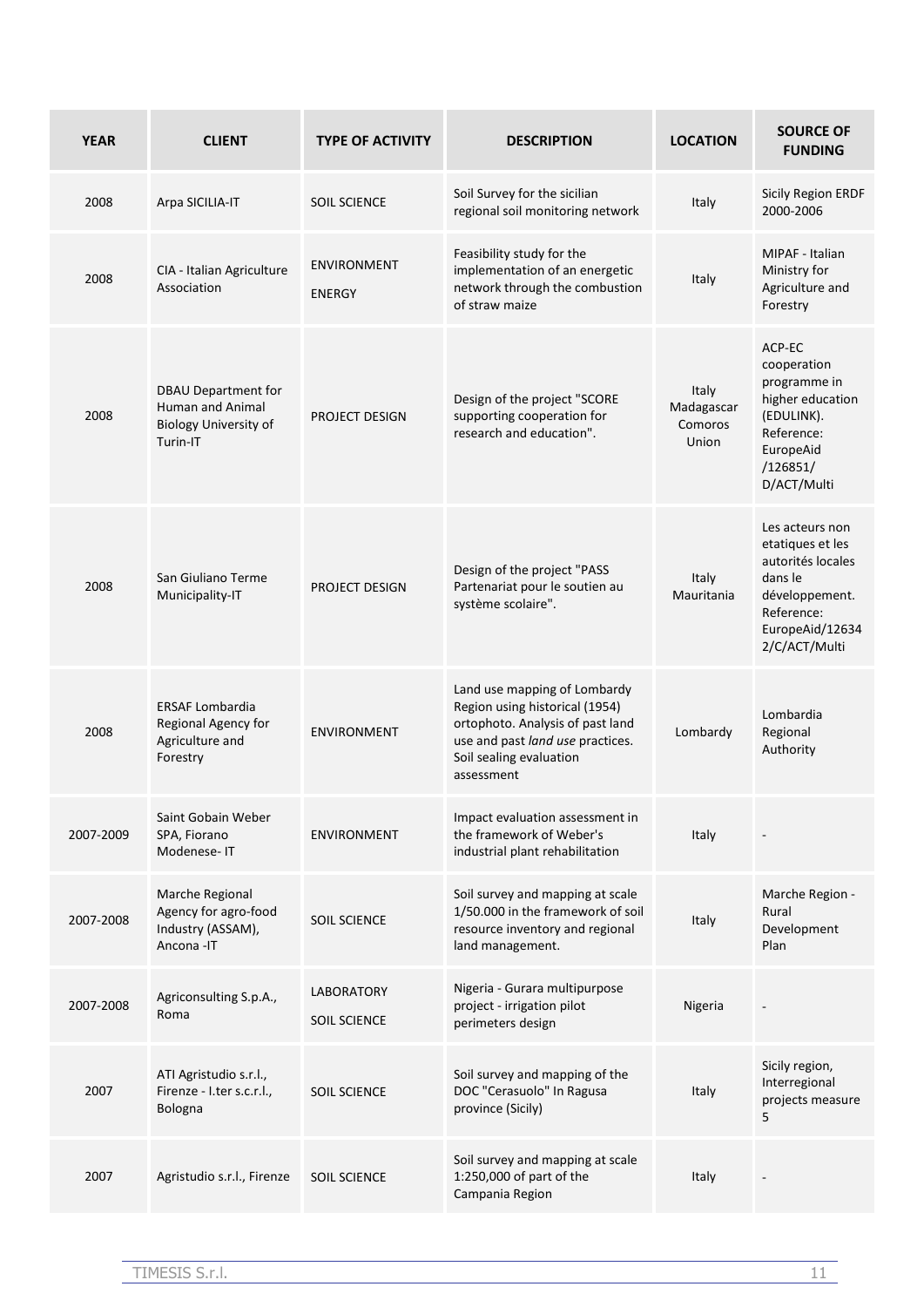| <b>YEAR</b> | <b>CLIENT</b>                                                                         | <b>TYPE OF ACTIVITY</b>                                                                                                                           | <b>DESCRIPTION</b>                                                                                                                                                                                                                 | <b>LOCATION</b>       | <b>SOURCE OF</b><br><b>FUNDING</b>                                                                                                                            |
|-------------|---------------------------------------------------------------------------------------|---------------------------------------------------------------------------------------------------------------------------------------------------|------------------------------------------------------------------------------------------------------------------------------------------------------------------------------------------------------------------------------------|-----------------------|---------------------------------------------------------------------------------------------------------------------------------------------------------------|
| 2007        | Institut de<br>l'Environnement et de<br>Recherches Agricoles<br>(INERA), Ouagadougou. | PROJECT DESIGN                                                                                                                                    | Design of the project<br>"Développement de technologies<br>et d'approches de gestion<br>intégrée de la fertilité des sols<br>pour améliorer la sécurité<br>alimentaire dans la région du<br>centre est du Burkina<br>(Gifas/Ceb)". | Italy<br>Burkina-Faso | Programme<br>d'amelioration de<br>la securite<br>alimentaire par la<br>fertilite des sols<br>au Burkina Faso.<br>Reference:<br>EUROPEAid/125-<br>340/L/ACT/BF |
| 2007        | <b>Association Nodde</b><br>Nooto A2N ONG BP 30<br>Dori-Burkina Faso                  | PROJECT DESIGN                                                                                                                                    | Design of the project "Appui<br>technique au développement du<br>maraîchage villageois pour la<br>sécurisation alimentaire au sahel<br>burkinabé (atsa/sb)".                                                                       | Burkina-Faso          | Programme ONG<br>de securite<br>alimentaire<br>Burkina - Faso.<br>Reference:<br>EUROPEAid/125-<br>248/L/ACT/BF                                                |
| 2007        | Palestine Fair Trade<br>Association (PFTA)-OpT                                        | PROJECT DESIGN                                                                                                                                    | Design of the project "Organic<br>and fair trade olive oil production<br>and certification in the West<br>Bank"                                                                                                                    | Palestine             | 2007 NGO Food<br>Security Thematic<br>Programme in<br>Favour of West<br><b>Bank and Gaza</b><br>Strip.<br>Reference:<br>EuropeAid/125-<br>492/L/ACT/PS        |
| 2006-2009   | CE-Europe Aid<br><b>Cooperation Office</b>                                            | <b>PROJECT</b><br>MANAGEMENT<br><b>ENVIRONMENT</b><br>PROFESSIONAL<br><b>TRAINING</b><br><b>HYDROLOGY</b><br><b>INTERNAL</b><br><b>EVALUATION</b> | General and technical<br>coordination (Team Leader) of<br>the Project "Hodh El Chargui:<br>appui aux municipalités rurales<br>pou la sècurisation et la gestion<br>del l'eau".                                                     | Mauritania            | IX FED - ACP-EC<br>water facility in<br><b>ACP countries</b>                                                                                                  |
| 2006-2007   | Petreto Farm-Bagno a<br>Ripoli-IT                                                     | SOIL SCIENCE                                                                                                                                      | Detailed soil science survey for<br>quality wine and vineyards                                                                                                                                                                     | Italy                 |                                                                                                                                                               |
| 2006        | Agristudio s.r.l.,<br>Firenze-IT                                                      | SOIL SCIENCE                                                                                                                                      | Soil Survey for the production of<br>the soil map of the Dirillo river<br>valley                                                                                                                                                   | Italy                 | Sicily region,<br>Interregional<br>projects measure<br>5                                                                                                      |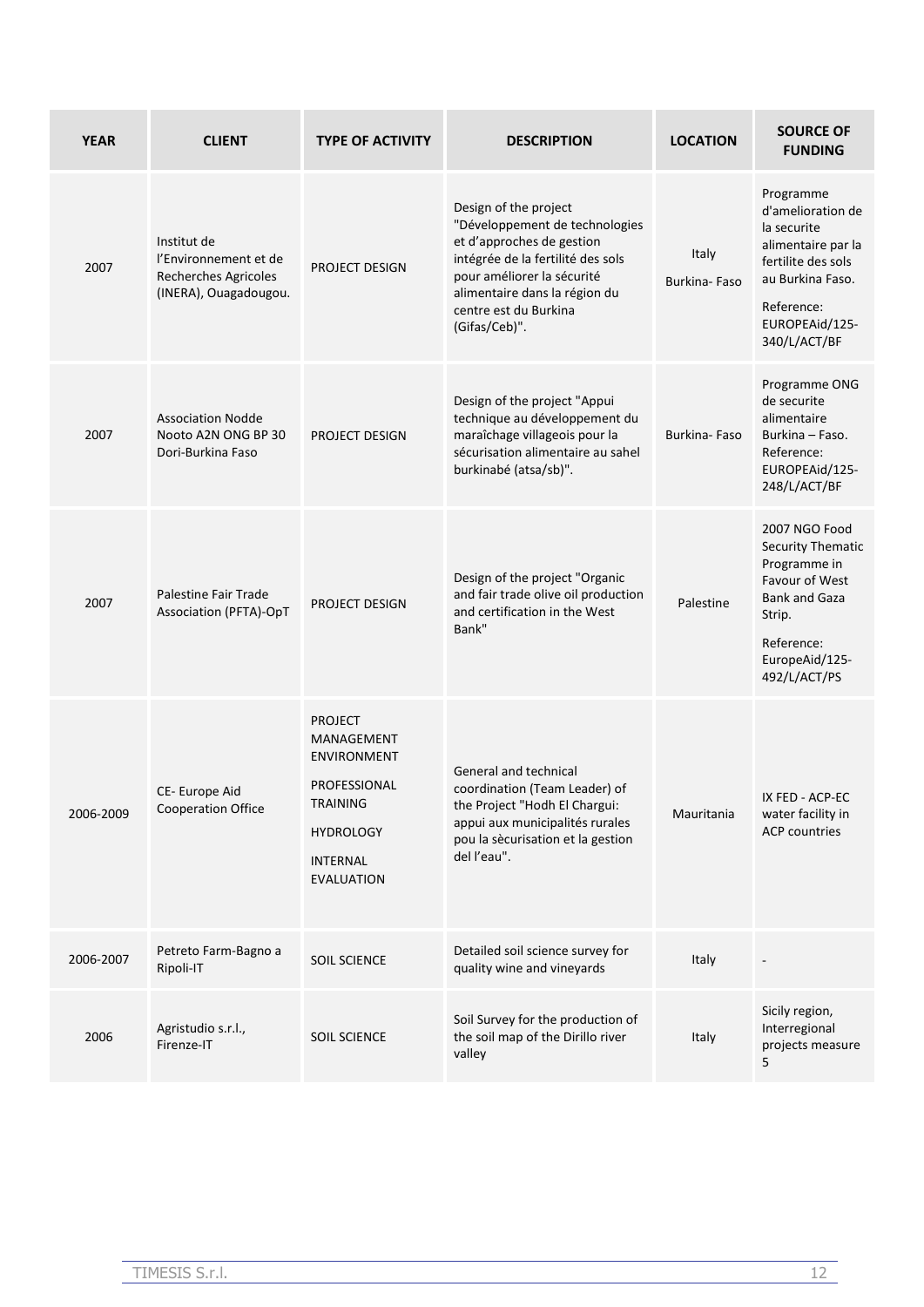| <b>YEAR</b> | <b>CLIENT</b>                                                                        | <b>TYPE OF ACTIVITY</b>               | <b>DESCRIPTION</b>                                                                                                                                                                                                        | <b>LOCATION</b>          | <b>SOURCE OF</b><br><b>FUNDING</b>                                           |
|-------------|--------------------------------------------------------------------------------------|---------------------------------------|---------------------------------------------------------------------------------------------------------------------------------------------------------------------------------------------------------------------------|--------------------------|------------------------------------------------------------------------------|
| 2006        | Monte Subasio Union<br>of Municipalities,<br>Valtopina-IT                            | <b>FORESTRY</b>                       | Forest management plan of the<br>following areas: Comunanze<br>Agrarie di Nocera Umbra,<br>Cancelli, Verchiano e Annifo.<br>Forestry survey update of the<br>database and cartography at<br>1:10.000 scale                | Italy                    | Umbria Region,<br>CAP-rural<br>development<br>measure 2.2.2,<br>action B-C-G |
| 2006        | Getas-Petrogeo s.r.l.,<br>Pisa                                                       | <b>ENVIRONMENT</b>                    | Impact evaluation of an urban<br>rehabilitation plan                                                                                                                                                                      | Italy                    |                                                                              |
| 2005-2009   | European Commission,<br>DG Environment, LIFE<br>Unit - GEIE Astrale,<br>Turin, Italy | <b>ENVIRONMENT</b>                    | European Commission's external<br>support in monitoring LIFE<br>environment, nature and third<br>countries projects                                                                                                       | Italia Slovenia<br>Malta | EC, DG<br>Environment                                                        |
| 2005-2007   | Trieste province -IT -<br>Università del Litorale,<br>Koper, Slovenia                | <b>AGRONOMY</b><br><b>ENVIRONMENT</b> | Sigma - innovative system of<br>management of agro-<br>environmental monitoring<br>networks - technical<br>coordination and management of<br>the project.<br>low impact Bactrocera Oleae<br>control in olive tree growing | Italy Slovenia           | <b>EC - INTERREG</b><br>Programme<br>Slovenia-Italy 00-<br>06                |
| 2005-2006   | Marche Regional<br>Agency for agro-food<br>Industry (ASSAM),<br>Ancona - IT          | <b>SOIL SCIENCE</b>                   | Soil surveys in Pesaro Province                                                                                                                                                                                           | Italy                    | Marche region, -<br>CAP-rural<br>development<br>programme                    |
| 2005        | C.R.A., Experimental<br>Institute for Vineyard<br>Veneto region                      | <b>SOIL SCIENCE</b>                   | Detailed soil survey in DOC area<br>Val d'Agri and IGT Grottino di<br>Roccanova (Basilicata region)                                                                                                                       | Italy                    |                                                                              |
| 2005        | Finagri Florence - IT                                                                | <b>SOIL SCIENCE</b>                   | Soil survey and soil evaluation in<br>Toiano farm                                                                                                                                                                         | Italy                    |                                                                              |
| 2005        | Oreade Breche,<br>Auzeville-FR, EC DG<br>Agriculture                                 | <b>AGRONOMY</b><br><b>ENVIRONMENT</b> | Assessment of environmental<br>and socio-economic impact of<br>CAP agro-environmental<br>measures in Europe: IT case study<br>(Sicily and Emilia-Romagna<br>regions).                                                     | Italy                    | EC, DG<br>Agriculture                                                        |
| 2005        | Oreade Breche,<br>Auzeville- FR- EC. DG<br>Agriculture                               | AGRONOMY<br><b>ENVIRONMENT</b>        | Evaluation of impact of agro-<br>environment measures applied in<br>Italy, in the framework of the CAP<br>(Common Agriculture Policy)                                                                                     | Italy                    | EC, DG<br>Agriculture                                                        |
| 2005        | EC-Europe Aid<br>Cooperation Office                                                  | PROJECT DESIGN                        | Design of the Project "Hodh El<br>Chargui: appui aux municipalités<br>rurales pour la sècurisation et la<br>gestion de l'eau".                                                                                            | Mauritania               | IX FED - ACP-EC<br>water facility in<br><b>ACP</b> countries                 |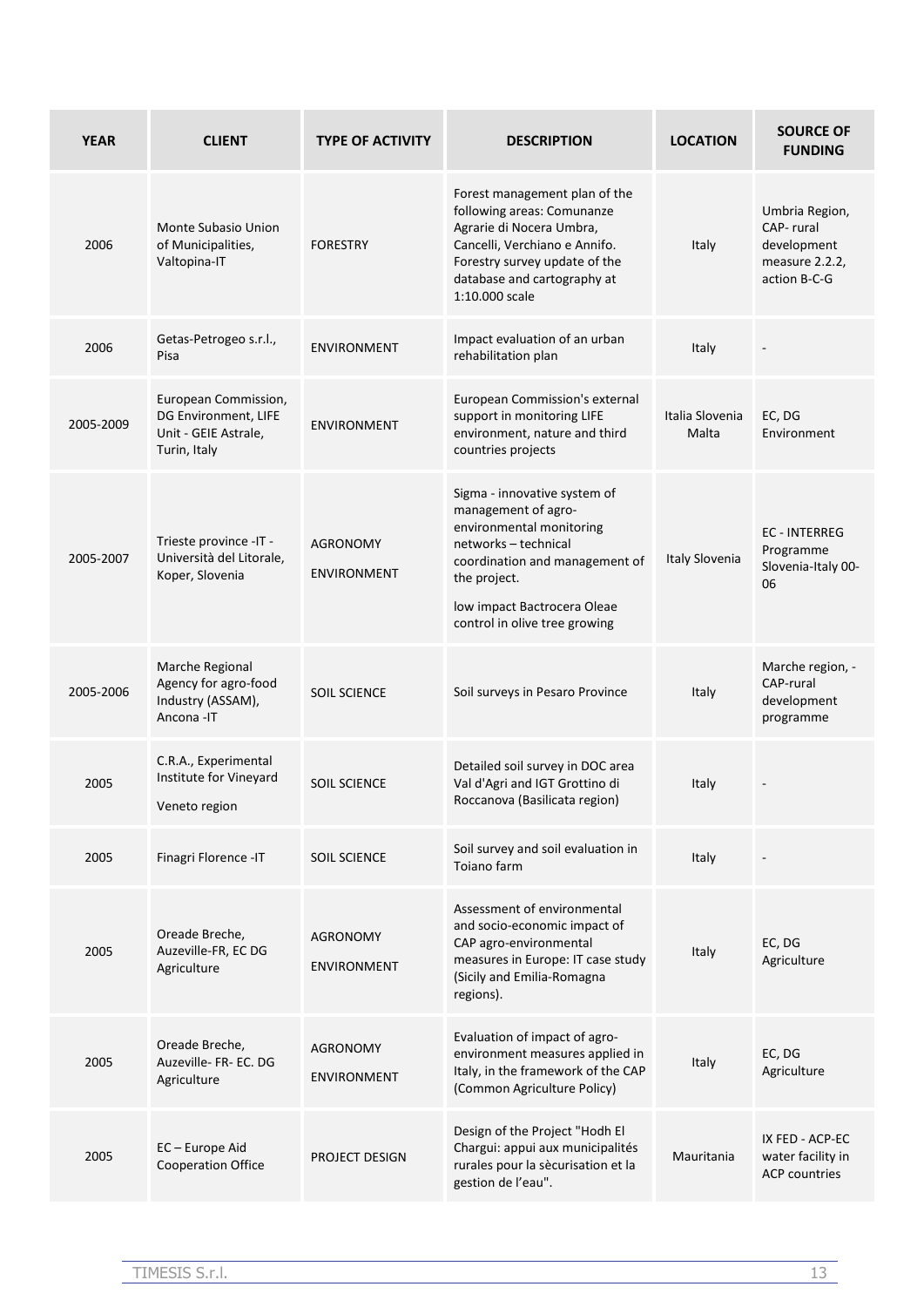| <b>YEAR</b> | <b>CLIENT</b>                                                                                       | <b>TYPE OF ACTIVITY</b>                               | <b>DESCRIPTION</b>                                                                                                                                                | <b>LOCATION</b>                       | <b>SOURCE OF</b><br><b>FUNDING</b>                             |
|-------------|-----------------------------------------------------------------------------------------------------|-------------------------------------------------------|-------------------------------------------------------------------------------------------------------------------------------------------------------------------|---------------------------------------|----------------------------------------------------------------|
| 2004-2010   | Agricola San Frediano<br>s.r.l., Riotorto (LI)                                                      | AGRONOMY<br><b>SOIL SCIENCE</b>                       | Design, implementation and<br>Management of olive-tree<br>growing plantations (Ca. 40 Ha).<br><b>Technical and administrative</b><br>management.                  | Italy                                 |                                                                |
| 2004-2006   | "Donna Olimpia farm<br>srl" Bolgheri - - IT                                                         | <b>SOIL SCIENCE</b>                                   | Detailed soil study for quality<br>wine production: planning and<br>the establishment of a vineyard<br>(ha. 45)                                                   | Italy                                 |                                                                |
| 2004-2006   | Marche Regional<br>Agency for agro-food<br>Industry (ASSAM),<br>Ancona -IT                          | <b>SOIL SCIENCE</b>                                   | Implementation of the soil map<br>scale 1:50.000 for land planning<br>and soil management. Regional<br>Team Leader.                                               | Italy                                 | Marche region, -<br>CAP-rural<br>development<br>programme      |
| 2004-2005   | Marche<br>Regional<br>agro-food<br>Agency for<br>(ASSAM),<br>Industry<br>Ancona-IT                  | <b>SOIL SCIENCE</b>                                   | Soil surveys in Ascoli Province                                                                                                                                   | Italy                                 | Marche region, -<br>CAP-rural<br>development<br>programme      |
| 2004-2006   | Provincia di Trieste<br>Italia - Università del<br>Litorale Koper Slovenia                          | <b>PROJECT</b><br>MANAGEMENT AND<br><b>MONITORING</b> | General coordination and<br>dissemination actions of the<br>projet SIGMA - Innovative system<br>of management of agro-<br>environmental mononitoring<br>networks. | Friuli Venezia-<br>Giulia<br>Slovenia | UE - Programma<br><b>INTERREG</b><br>Slovenia-Italia 00-<br>06 |
| 2004-2005   | Azienda Servizi Settore<br>Agroalimentare delle<br>Marche (ASSAM)<br>Ancona                         | <b>SOIL SCIENCE</b>                                   | Soil surveys in some areas in<br>Ascoli province                                                                                                                  |                                       |                                                                |
| 2004-2005   | Provincia della Spezia &<br>Comunità Montana<br>Riviera Spezzina ed Alta<br>Val di Vara             | AGRONOMYFORESTR<br>YSOIL SCIENCE                      | Preparation of an experimental<br>model for the reclamation of<br>hydrogeologically fragile areas                                                                 |                                       |                                                                |
| 2004        | Regione Siciliana<br>Assessorato Agricoltura<br>e Foreste<br>Unità Operativa n. 112<br>& SOAT n. 76 | <b>SOIL SCIENCE</b>                                   | Soil map at scale 1:25 000;<br>vineyards in Sciacca                                                                                                               |                                       |                                                                |
| 2004        | Provincia di Trieste<br>Italia - Università del<br>Litorale Koper Slovenia                          | PROJECT DESIGN                                        | Design of the project SIGMA -<br>Innovative system of<br>management of agro-<br>environmental mononitoring<br>networks.                                           |                                       |                                                                |
| 2003-2004   | <b>IPLA Torino</b>                                                                                  | <b>FORESTRY</b>                                       | Soil study (PFT) Area Forestale n.<br>60 (Pianura Vercellese).                                                                                                    |                                       |                                                                |
| 2004        | Regione Siciliana<br>Assessorato Agricoltura<br>e Foreste<br>Unità Operativa n. 112<br>& SOAT n. 76 | <b>SOIL SCIENCE</b>                                   | Soil map at scale 1:25 000;<br>vineyards in Sciacca                                                                                                               | Sicily                                | Regione Siciliana<br>Progr.<br>Interregionali<br>misura 5      |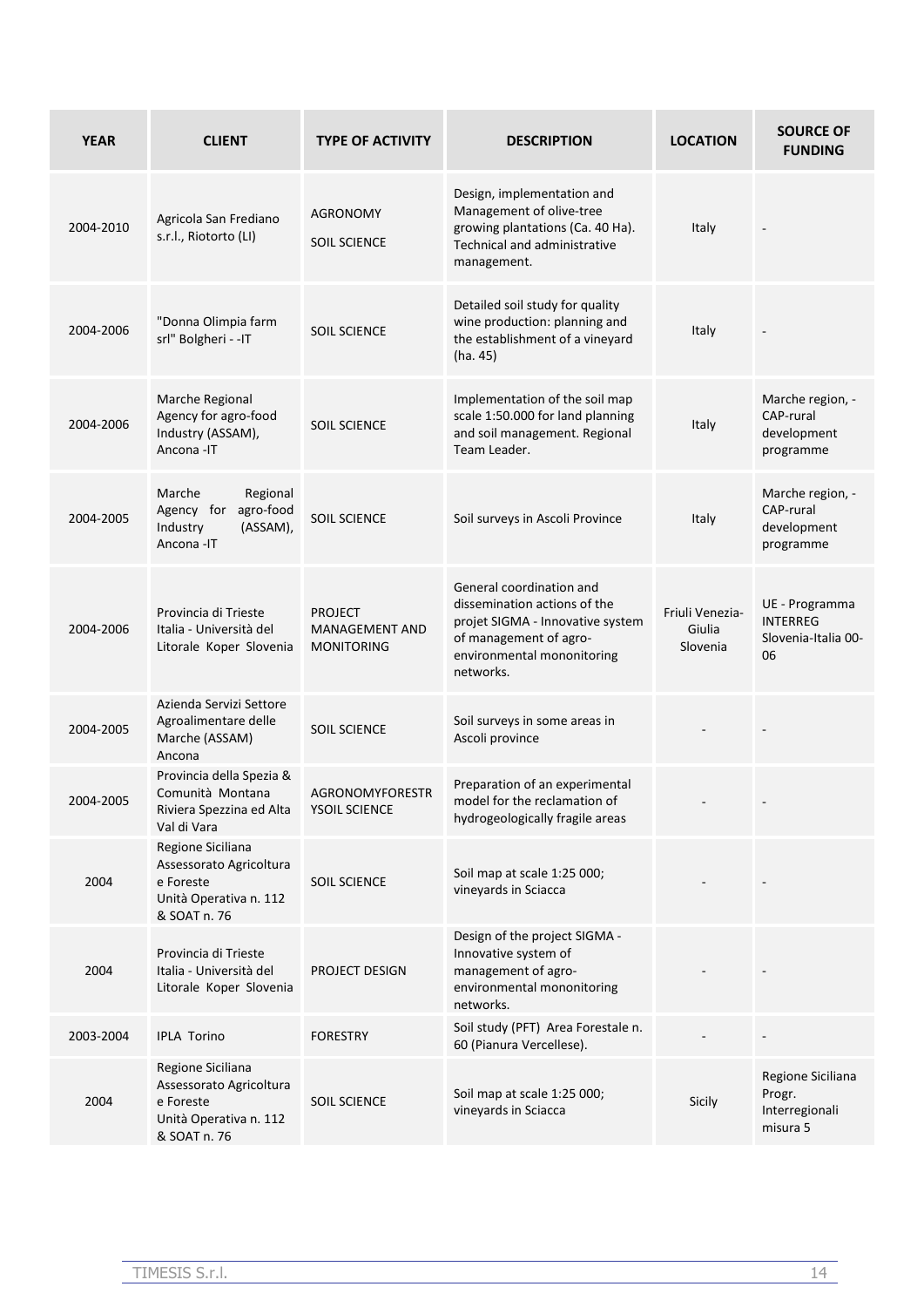| <b>YEAR</b> | <b>CLIENT</b>                                                                                    | <b>TYPE OF ACTIVITY</b>                               | <b>DESCRIPTION</b>                                                                                                                                                                                                             | <b>LOCATION</b>                       | <b>SOURCE OF</b><br><b>FUNDING</b>                                               |
|-------------|--------------------------------------------------------------------------------------------------|-------------------------------------------------------|--------------------------------------------------------------------------------------------------------------------------------------------------------------------------------------------------------------------------------|---------------------------------------|----------------------------------------------------------------------------------|
| 2004        | Provincia di Trieste<br>Italia - Università del<br>Litorale Koper Slovenia                       | PROJECT DESIGN                                        | Design of the project SIGMA -<br>Innovative system of<br>management of agro-<br>environmental mononitoring<br>networks.                                                                                                        | Friuli Venezia-<br>Giulia<br>Slovenia | UE - Programma<br><b>INTERREG</b><br>Slovenia-Italia 00-<br>06                   |
| 2003-2004   | <b>IPLA Torino</b>                                                                               | <b>FORESTRY</b>                                       | Soil study (PFT) Area Forestale n.<br>60 (Pianura Vercellese).                                                                                                                                                                 | Piedmont                              | $\overline{\phantom{a}}$                                                         |
| 2003-2004   | C.R.A. Istituto<br>sperimentale per la<br>Viticoltura di<br>Conegliano Veneto -<br>SOP di Arezzo | <b>SOIL SCIENCE</b>                                   | Soil studies and soil map for<br>vineyards in DOC Aleatico di<br>Gradoli (Viterbo)                                                                                                                                             | Lazio                                 |                                                                                  |
| 2003-2004   | Datasiel s.p.a. Sistemi e<br>Tecnologie di<br>Informatica Genova                                 | <b>SOIL SCIENCE</b>                                   | Soil maps in Calizzano and<br>Albenga areas.                                                                                                                                                                                   | Liguria                               |                                                                                  |
| 2003-2004   | Politecnico di Torino<br>Dipartimento<br>Georisorse e Territorio                                 | <b>SOIL SCIENCE</b>                                   | Soil and environmental<br>characterization of three sites for<br>an industrial plant.                                                                                                                                          | Piedmont                              |                                                                                  |
| 2003        | Comune di Firenze<br>assessorato Cultura e<br>Cooperazione<br>Internazionale                     | PROFESSIONAL<br><b>TRAININGHYDROLOG</b><br>Υ          | Project SOURCE: l'eau à Kidal.<br>Creation of a local service of<br>management and planning of the<br>water resource. Project design<br>and management professional<br>training.                                               | Kidal Mali                            | Regione Toscana<br>Coop. Decentrata<br>Comune di<br>Firenze                      |
| 2003        | Comune di Firenze<br>assessorato Cultura e<br>Cooperazione<br>Internazionale                     | PROJECT DESIGN                                        | Design of the project SOURCE:<br>l'eau à Kidal. Creation of a local<br>service of management and<br>planning of the water resource.                                                                                            | Kidal Mali                            | Regione Toscana<br>Coop. Decentrata<br>Comune di<br>Firenze                      |
| 2002-2003   | IPLA Istituto per le<br>piante da legno e<br>l'ambiente Torino                                   | <b>SOIL SCIENCE</b>                                   | Pedological characterization of<br>three areas in valleys near d'Orta<br>Lake.                                                                                                                                                 | Piedmont                              | Regione<br>Piemonte                                                              |
| 2002        | <b>Edafos International</b><br>s.r.l. Firenze                                                    | <b>SOIL SCIENCE</b>                                   | Soil survey in the San Martino a<br>Cozzi Farm (Tavarnelle Val di Pesa<br>Firenze).                                                                                                                                            | Tuscany                               |                                                                                  |
| 2001-2010   | Fiatengineering/Maire<br><b>Engineering Torino</b>                                               | <b>ENVIRONMENTSOIL</b><br><b>SCIENCE</b>              | Environmental monitoring for soil<br>and vegetational sectors                                                                                                                                                                  | Piedmont<br>Lombardy                  |                                                                                  |
| 2001-2005   | Alterra Centro di<br>Ricerca di Wageningen<br>(Olanda)                                           | <b>SOIL SCIENCE</b>                                   | Impact of changing land cover on<br>the production and ecological<br>functions of vegetation in inland<br>valleys in West Africa; soil survey<br>data processing cartography<br>professional training. On-the-job<br>training. | Ghana<br>Burkina-Faso                 | UE V° Programma<br>Quadro                                                        |
| 2001-2004   | Commisione Europea<br>DG Ambiente<br>Unità LIFE - Gruppo<br>Soges s.p.a. Torino                  | ENVIRONMENT                                           | European Commission's external<br>support in monitoring LIFE<br><b>Environment Nature and Third</b><br>Countries projects                                                                                                      | Italy Slovenia<br>Malta               | <b>UE DG Ambiente</b>                                                            |
| 2001-2004   | Dipartimento<br>Agricoltura e Sviluppo<br>Rurale della Regione<br><b>Basilicata</b>              | PROFESSIONAL<br><b>TRAININGSOIL</b><br><b>SCIENCE</b> | Project Soil Map of Italy at scale<br>1/250 000; soil survey, data<br>processing, cartography,<br>professional training for<br>Basilicata Region.                                                                              | <b>Basilicata</b>                     | Min. Politiche<br>Agr. Amb. e For.<br>Prog. Interr.<br>Agricoltura e<br>QualitÃ. |
| 2001-2002   | Istituto Nazionale di<br>Economia Agraria<br>(INEA) Roma                                         | <b>SOIL SCIENCE</b>                                   | Soil survey and soil map at scale<br>1:25.000 of the Consorzio di<br>Bonifica Bradano-Metaponto<br>(MT).                                                                                                                       | <b>Basilicata</b>                     | INEA Roma                                                                        |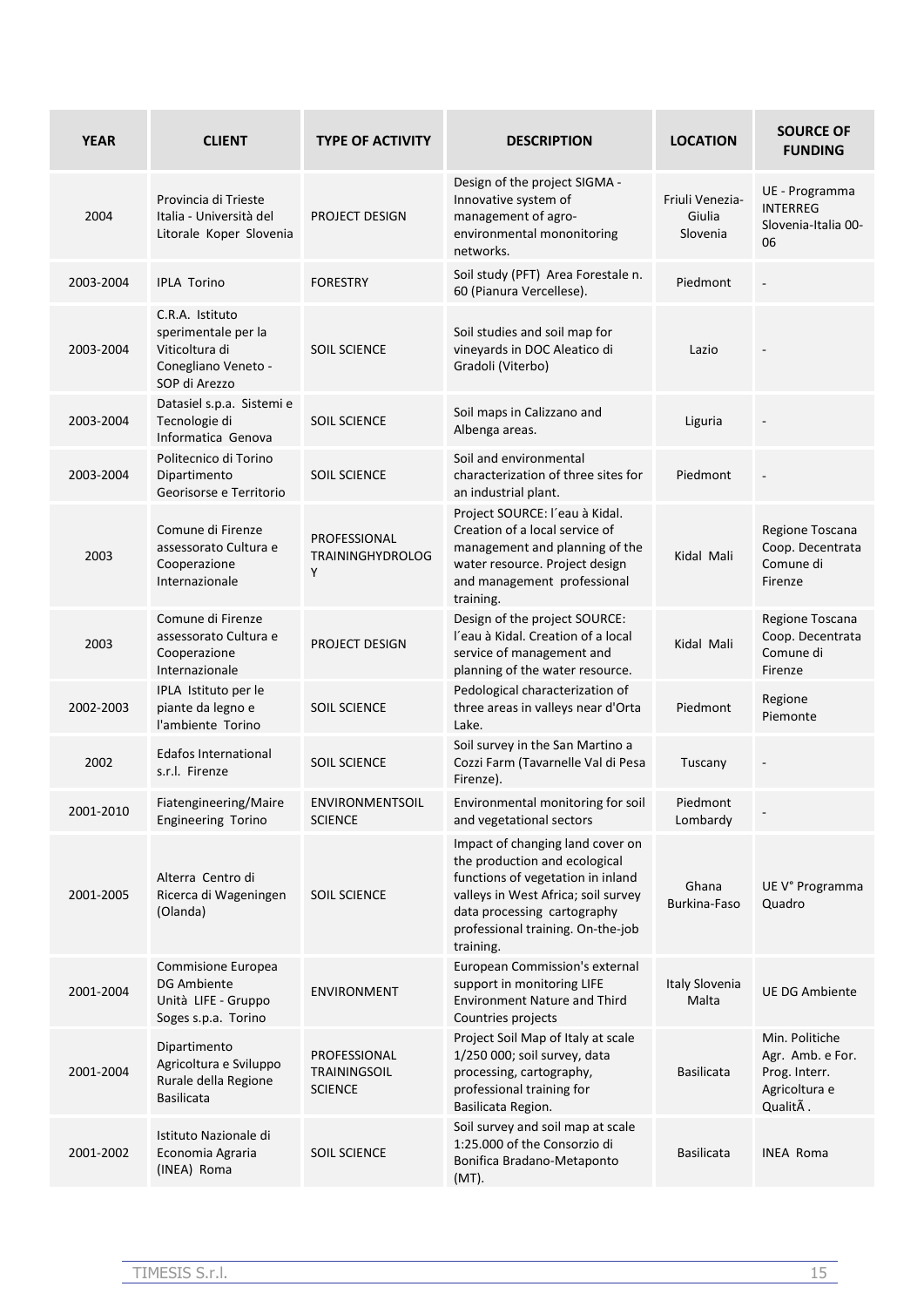| <b>YEAR</b> | <b>CLIENT</b>                                                                                            | <b>TYPE OF ACTIVITY</b>                                     | <b>DESCRIPTION</b>                                                                                                                                                   | <b>LOCATION</b>                          | <b>SOURCE OF</b><br><b>FUNDING</b>                           |
|-------------|----------------------------------------------------------------------------------------------------------|-------------------------------------------------------------|----------------------------------------------------------------------------------------------------------------------------------------------------------------------|------------------------------------------|--------------------------------------------------------------|
| 2001        | <b>ERSAL</b> - Ente Regionale<br>di Sviluppo Agricolo<br>della Lombardia                                 | <b>SOIL SCIENCE</b>                                         | Harmonization of soil databases<br>(scale 1:50.000) of the western<br>Lombardia region.                                                                              | Lombardy                                 |                                                              |
| 2000-2002   | Gruppo Soges s. p.a.<br>Torino                                                                           | <b>AGRONOMY</b>                                             | Oleum Nostrum Project for the<br>development of olive oil<br>production: technical assistance<br>and coordination.                                                   | Slovenia<br>Corsica Lazio<br>Sicily      | UE DG XVI<br>Programma Ecos-<br>Ouverture Prov.<br>di Rieti. |
| 2000-2002   | <b>ERSAL - Ente Regionale</b><br>di Sviluppo Agricolo<br>della Lombardia - SOIL<br><b>NETWORK ITALIA</b> | <b>SOIL SCIENCE</b>                                         | Updating and harmonization of<br>the soil database for soil map at<br>scale 1:50 000 in the Lombardia<br>Region.                                                     | Lombardy                                 |                                                              |
| 2000-2001   | Commissione Europea<br>Ufficio Europeo del<br>Suolo CCR Ispra & SOIL<br><b>NETWORK ITALIA</b>            | <b>SOIL SCIENCE</b>                                         | Soil survey for the production of<br>the eco-pedological map of Italy<br>at the scale 1:250.000.                                                                     | Northern Italy                           | European<br>Commission                                       |
| 2000-2001   | Commissione Europea<br>Ufficio Europeo del<br>Suolo CCR Ispra                                            | <b>SOIL SCIENCE</b>                                         | Soil survey and soil map at scale<br>1:50.000 of the whole Apulia<br>region (European Soil<br>Information System - EUSIS -<br>della Puglia).                         | Apulia                                   |                                                              |
| 2000-2001   | Parco Naturale del<br>Mincio Mantova                                                                     | <b>EXTENSION</b><br><b>ACTIVITIESSOIL</b><br><b>SCIENCE</b> | Production of soil monoliths for<br>the Parco del Mincio (Mantova).                                                                                                  | Lombardy                                 |                                                              |
| 2000-2001   | Veneto Agricoltura<br>Padova                                                                             | <b>SOIL SCIENCE</b>                                         | Soil surveys for woody buffer<br>stripes.                                                                                                                            | Veneto                                   | UE Progr. Life<br>Ambiente                                   |
| 2000-2001   | <b>ERSAL</b> - Ente Regionale<br>di Sviluppo Agricolo<br>della Lombardia                                 | <b>SOIL SCIENCE</b>                                         | Harmonization of soil databases<br>(scale 1:50.000) of the eastern<br>Lombardia region.                                                                              | Lombardy                                 |                                                              |
| 2000        | Commissione Europea<br>Centro Comune di<br>Ricerca Ispra Varese                                          | <b>SOIL SCIENCE</b>                                         | Soil surveys in Tuscany for the<br>eco-pedological map of Italy at<br>scale 1:250.000.                                                                               | Tuscany                                  |                                                              |
| 2000        | Fiatengineering Torino                                                                                   | <b>SOIL SCIENCE</b>                                         | Environmental impact<br>assessment for the soil section of<br>the project High-Speed Railway<br>Milano-Genova - III Variante di<br>Valico tratta Genova-Novi Ligure. | Piedmont<br>Liguria                      |                                                              |
| 1999-2000   | Ecoplan spa Torino                                                                                       | <b>SOIL SCIENCE</b>                                         | Soil study of the landslides in<br>Serre la Voute and Cassas in Valle<br>di Susa (TO).                                                                               | Piedmont                                 |                                                              |
| 1999-2000   | <b>ARPAV Centro</b><br>Agroambientale<br>Castelfranco Veneto                                             | <b>SOIL SCIENCE</b>                                         | Soil survey and cartography at<br>scale 1:50 000 for sewage<br>scattering.                                                                                           | Veneto                                   | Provincia di<br><b>Belluno</b>                               |
| 1999-2000   | <b>ERSAL</b> - Ente Regionale<br>di Sviluppo Agricolo<br>della Lombardia                                 | <b>SOIL SCIENCE</b>                                         | First harmonization of soils<br>information related to the<br>Lomellina area.                                                                                        | Lombardy                                 | ERSAL                                                        |
| 1999        | <b>ERSAL - Ente Regionale</b><br>di Sviluppo Agricolo<br>della Lombardia                                 | <b>SOIL SCIENCE</b>                                         | Soil and hydrological data<br>acquisition in the Lomellina area.                                                                                                     | Lombardy                                 | ERSAL                                                        |
| 1999        | <b>Arab Studies Society</b><br>Gerusalemme                                                               | PROFESSIONAL<br><b>TRAINING</b>                             | Preparation of olive-tree growing<br>projects and technical assistance<br>to their implementation.                                                                   | Palestina<br>West Bank<br>and Gaza Strip | Regione Toscana -<br>UE DG8                                  |
| 1999        | Centro vivaistico e per<br>le attività fuori foresta<br>- Regione Veneto                                 | <b>SOIL SCIENCE</b>                                         | Soil survey and cartography at<br>scale 1:50.000.                                                                                                                    | Veneto                                   | UE Progr. Life                                               |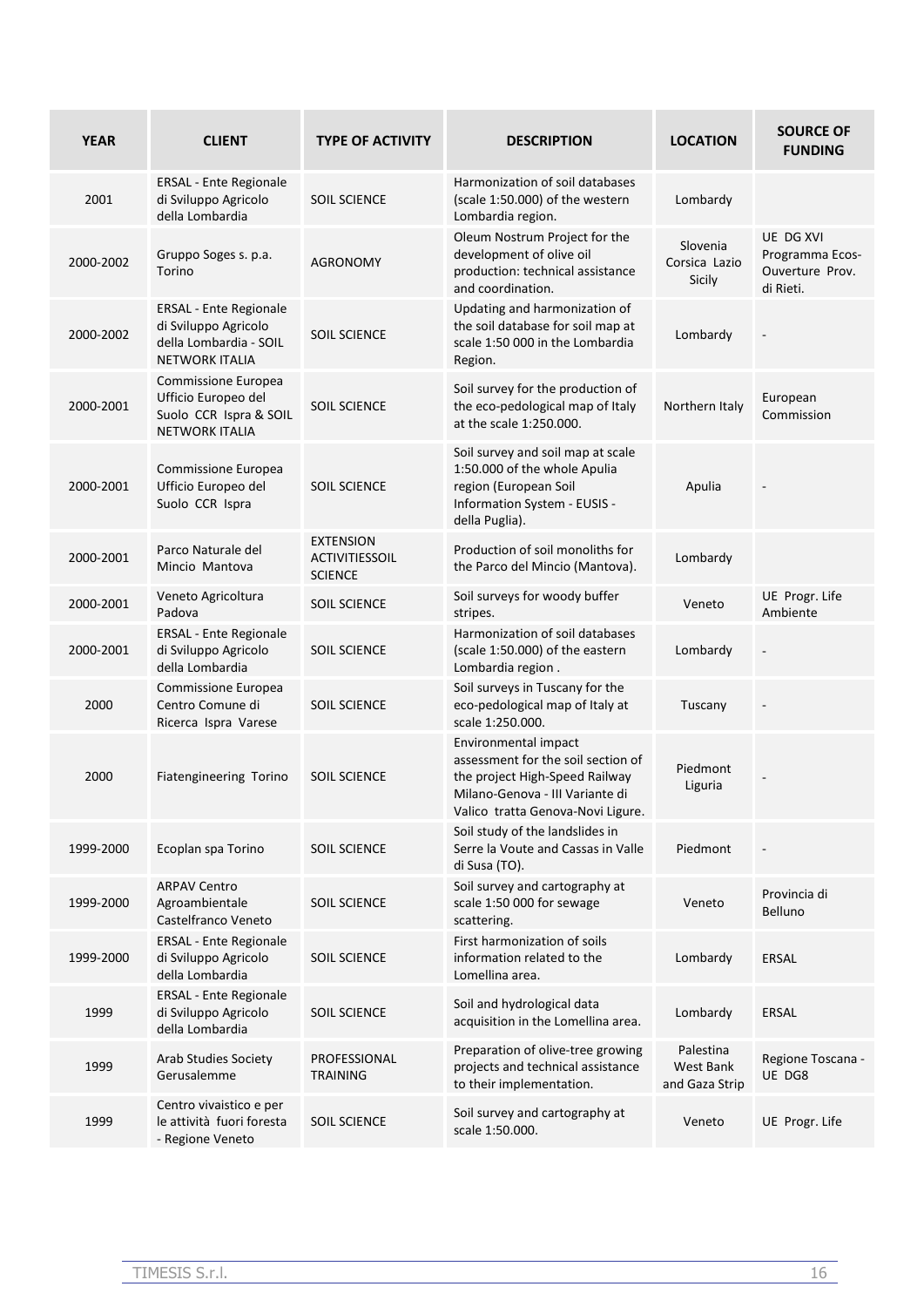| <b>YEAR</b> | <b>CLIENT</b>                                                                                         | <b>TYPE OF ACTIVITY</b>                               | <b>DESCRIPTION</b>                                                                                                                                     | <b>LOCATION</b>                          | <b>SOURCE OF</b><br><b>FUNDING</b>                                 |
|-------------|-------------------------------------------------------------------------------------------------------|-------------------------------------------------------|--------------------------------------------------------------------------------------------------------------------------------------------------------|------------------------------------------|--------------------------------------------------------------------|
| 1999        | Istituto sperimentale<br>per lo Studio e la Difesa<br>del Suolo Firenze                               | <b>SOIL SCIENCE</b>                                   | Geo-referred data base of<br>European Soils. Manual of<br>Procedures. Translation and<br>participation to the prepararion<br>of the Italian version.   | Tuscany                                  |                                                                    |
| 1998-1999   | <b>ERSAL</b> - Ente Regionale<br>di Sviluppo Agricolo<br>della Lombardia                              | LABORATORYSOIL<br><b>SCIENCE</b>                      | Soil moisture retention measures<br>on soil samples.                                                                                                   | Lombardy                                 | <b>ERSAL</b>                                                       |
| 1998        | Getas Petrogeo Pisa                                                                                   | <b>ENVIRONMENT</b>                                    | Environmental impact evaluation<br>on fauna and forestry of an<br>artificial basin filling.                                                            | Tuscany                                  |                                                                    |
| 1997-2000   | <b>CHIEAM Istituto</b><br>Agronomico<br>Mediterraneo<br>Valenzano Bari                                | <b>SOIL SCIENCE</b>                                   | Soil survey for agroecological<br>planning. Soil map at scale 1:100<br>000 of the whole Apulia region.                                                 | Apulia                                   | P.O.P. Puglia<br>1994/99 Misura<br>4.3.6 cofin. U.E.               |
| 1997-2000   | <b>Arab Studies Society</b><br>Land Research Center<br>Gerusalemme                                    | <b>SOIL SCIENCE</b>                                   | Inventory of the soil resources of<br>West Bank and Gaza Strip.                                                                                        | Palestine<br>West Bank<br>and Gaza Strip | UE Progr. Life<br><b>TCY Third</b><br>countries Amm.<br>Prov. Pisa |
| 1997-2000   | <b>Arab Studies Society</b><br>Land Research Center<br>Gerusalemme                                    | <b>PROFESSIONAL</b><br><b>TRAINING</b>                | Residential training sessions<br>within the Inventary of soil<br>resource project of West bank<br>and Gaza Strip                                       | Palestine<br>West Bank<br>and Gaza Strip | UE Progr. Life<br><b>TCY Third</b><br>countries Amm.<br>Prov. Pisa |
| 1997-1998   | <b>ERSAL - Ente Regionale</b><br>di Sviluppo Agricolo<br>della Lombardia                              | <b>LABORATORYSOIL</b><br><b>SCIENCE</b>               | FLOODGEN project: soil survey<br>and hydrological study of several<br>river drainage basins for land<br>planning. Soil moisture retention<br>measures. | Lombardy                                 |                                                                    |
| 1997-1998   | <b>Ente Gestione Parchi</b><br>Lago Maggiore<br>Mercurago di Arona                                    | <b>EXTENSION</b><br><b>ACTIVITIES</b>                 | Sampling and preparation of soil<br>monoliths for exhibition and<br>extension purposes.                                                                | Piedmont                                 |                                                                    |
| 1997        | Fiatengineering Torino                                                                                | <b>ENVIRONMENTSOIL</b><br><b>SCIENCE</b>              | Soil surveys for the area of the<br>Parco fluviale del Po and of the<br>Garzaia di Carisio.                                                            | Piedmont                                 |                                                                    |
| 1997        | Consorzio Europeo<br>Euronet Bruxelles                                                                | <b>AGRONOMY</b>                                       | Agronomic forestry and<br>environmental consultancies in<br>the framework of agricultural<br>projects monotoring.                                      | <b>Bolivia</b>                           | UE DG 1B                                                           |
| 1997        | Università di Torino<br>Dipartimento di<br>Economia e Ingegneria<br>Agraria Forestale e<br>Ambientale | <b>SOIL SCIENCE</b>                                   | Soil surveys for afforestation.                                                                                                                        | Piedmont                                 | Regione<br>Piemonte -<br>Assessorato<br>Agricoltura e<br>Foreste   |
| 1996-2009   | Fisia Fiatengineering<br><b>Mairengineering Torino</b>                                                | <b>ENVIRONMENTSOIL</b><br><b>SCIENCE</b>              | Environmental monitoring for soil<br>and vegetational sectors                                                                                          | Emilia-<br>Romagna and<br>Tuscany        |                                                                    |
| 1996-2000   | Land Research Center<br>Amm. Prov. Pisa                                                               | <b>PROJECT</b><br>MANAGEMENT AND<br><b>MONITORING</b> | General coordination activities<br>project execution and training of<br>the project Inventory of the soil<br>resources of West Bank and Gaza<br>Strip. | Palestina<br>West Bank<br>and Gaza Strip | Amministrazione<br>Provinciale di Pisa                             |
| 1996-1998   | Amministrazione<br>Provinciale di Massa<br>Carrara                                                    | <b>ENVIRONMENT</b>                                    | Pilot project for fire prevention.<br>Field forestry survey. Preparation<br>of combustion risks models.                                                | Tuscany                                  | UE Progr. Life<br>Environment                                      |
| 1996-1998   | Regione Emilia<br>Romagna Servizio<br>Cartografico Ufficio<br>Pedologico                              | <b>SOIL SCIENCE</b>                                   | Soir survey and cartography at<br>scale 1:50 000 for land use<br>planning.                                                                             | Emilia-<br>Romagna                       |                                                                    |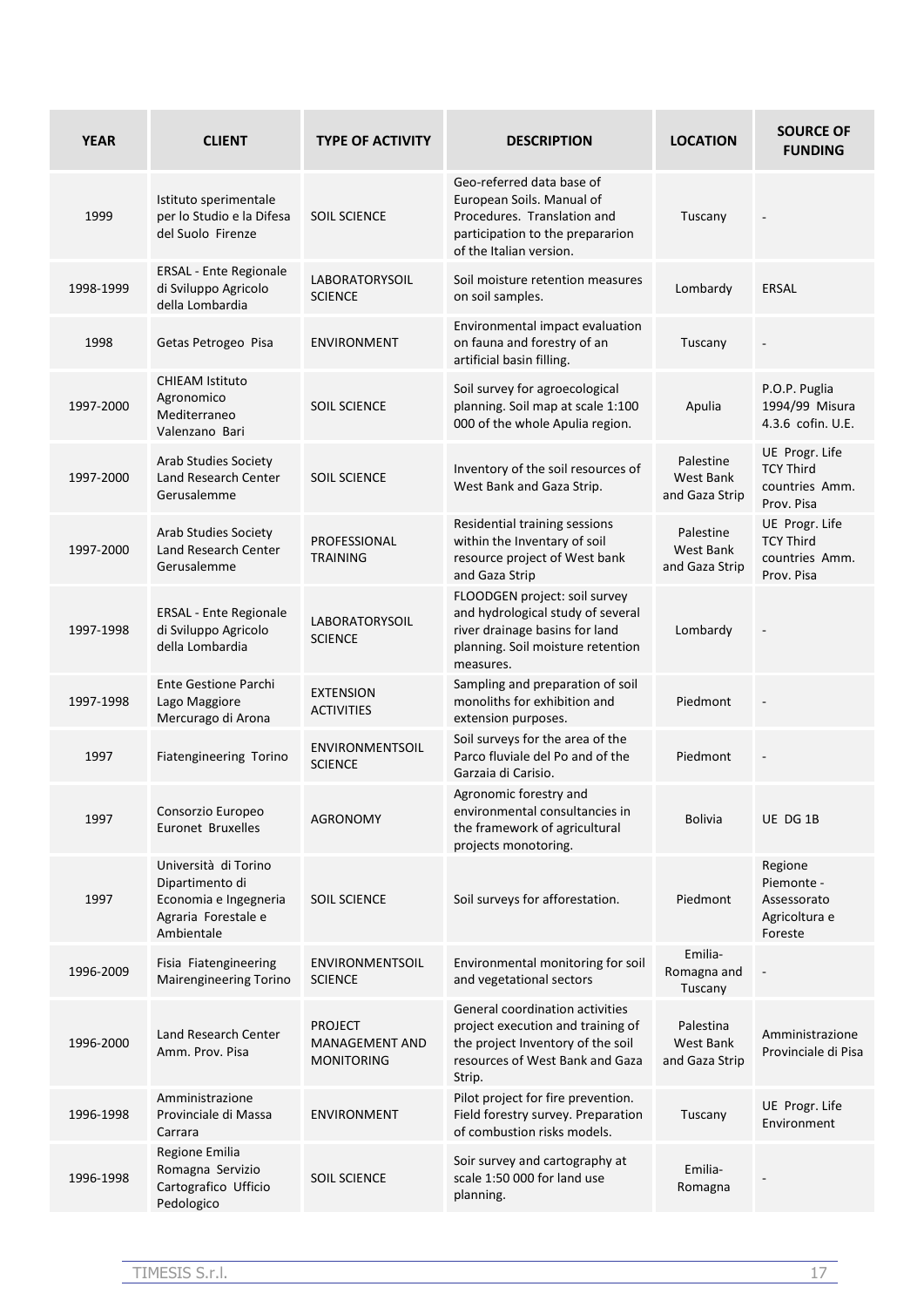| <b>YEAR</b> | <b>CLIENT</b>                                                                                                  | <b>TYPE OF ACTIVITY</b>                                     | <b>DESCRIPTION</b>                                                                                                               | <b>LOCATION</b>                          | <b>SOURCE OF</b><br><b>FUNDING</b>               |
|-------------|----------------------------------------------------------------------------------------------------------------|-------------------------------------------------------------|----------------------------------------------------------------------------------------------------------------------------------|------------------------------------------|--------------------------------------------------|
| 1996-1997   | Toscana Calore s.p.a.<br>Pisa                                                                                  | <b>ENVIRONMENTFORES</b><br><b>TRY</b>                       | Realization of wood-wastes<br>heating systems: design and<br>coordination.                                                       | Tuscany                                  | UE aree ob. 2<br>fondi strutturali               |
| 1996        | <b>CHIEAM Istituto</b><br>Agronomico<br>Mediterraneo<br>Valenzano Bari                                         | <b>SOIL SCIENCE</b>                                         | First draft of the soil map for the<br>Apulia region.                                                                            | Apulia                                   |                                                  |
| 1996        | Azienda Agricola<br>Regionale Baderta delle<br>Murgine Aliano<br>(Matera)                                      | <b>SOIL SCIENCE</b>                                         | Soil map of the medio Agri-Sauro<br>at scale 1:25.000.                                                                           | <b>Basilicata</b>                        | Regione Basilicata<br>(Reg. CE 2052/88<br>ob. 1) |
| 1996        | Parco Naturale del Gran<br>Bosco di Salbertrand<br>Torino                                                      | <b>EXTENSION</b><br><b>ACTIVITIES</b>                       | Sampling and preparation of soil<br>monoliths for exhibition and<br>extension purposes. Parco del<br>Gran Bosco di Salbertrand.  | Piedmont                                 |                                                  |
| 1996        | Ente di Sviluppo<br>Agricolo del Veneto<br>Centro Agrochimico<br>Castelfranco Veneto<br>(TV)                   | <b>EXTENSION</b><br><b>ACTIVITIESSOIL</b><br><b>SCIENCE</b> | Sampling and preparation of 10<br>soil monoliths for exhibition and<br>extension purposes.                                       | Veneto                                   |                                                  |
| 1996        | Università degli Studi<br>Torino Dipartimento di<br>Economia e Ingegneria<br>Agraria Forestale e<br>Ambientale | <b>SOIL SCIENCE</b>                                         | <b>Field tests Natural Processes</b><br>Inducing Slope Instability and Soil<br>Erosion.                                          | Piedmont                                 | EC                                               |
| 1996        | Dr. Peter Martens per<br>Università degli Studi<br>Firenze Istituto di<br>Geologia Applicata                   | <b>SOIL SCIENCE</b>                                         | Project Land Resources Inventory<br>in the Lake Abaya: soil survey for<br>land planning.                                         | Ethiopia                                 |                                                  |
| 1996        | Land Research Center<br>Amm. Prov. Pisa                                                                        | PROJECT DESIGN                                              | Feasibility study and design for:<br>Inventory of the soil resources of<br>West Bank and Gaza Strip.                             | Palestina<br>West Bank<br>and Gaza Strip | Province of Pisa                                 |
| 1996        | Toscana Calore s.p.a.<br>Pisa                                                                                  | PROJECT DESIGN                                              | Design of the project: Realization<br>of wood-wastes heating systems.                                                            | Tuscany                                  | UE aree ob. 2<br>fondi strutturali               |
| 1996        | Amministrazione<br>Provinciale di Massa<br>Carrara                                                             | PROJECT DESIGN                                              | Design of the project Pilot project<br>for fire prevention. Field forestry<br>survey. Preparation of<br>combustion risks models. | Tuscany                                  | UE Progr. Life<br>Environment                    |
| 1995-1997   | Università degli studi di<br>Torino                                                                            | <b>SOIL SCIENCE</b>                                         | Hydraulic conductivity and soil<br>erosion tests near Somano<br>(Cuneo).                                                         | Piedmont                                 | EC.                                              |
| 1995-1996   | <b>CHIEAM Istituto</b><br>Agronomico<br>Mediterraneo<br>Valenzano Bari                                         | <b>SOIL SCIENCE</b>                                         | Soil map of the Bari province.<br>First draft.                                                                                   | Apulia                                   |                                                  |
| 1995-1996   | Ente Regionale Sviluppo<br>Agricolo del Veneto                                                                 | <b>SOIL SCIENCE</b>                                         | Soil survey and cartography at<br>scale 1:25 000 for grapevine-<br>growing.                                                      | Veneto                                   | EU aree ob. 5b                                   |
| 1995-1996   | Università degli Studi<br>Torino Istituto di<br>Idraulica Agraria                                              | <b>FORESTRYSOIL</b><br><b>SCIENCE</b>                       | Soil surveys for afforestation.                                                                                                  | Piedmont                                 | EU DG IX                                         |
| 1995        | Comunità Montana<br>Bassa Valle di Susa e Val<br>Cenischia                                                     | <b>EXTENSION</b><br>ACTIVITIESSOIL<br><b>SCIENCE</b>        | Sampling and preparation of soil<br>monoliths for exhibition and<br>extension purposes in<br>Moncenisio.                         | Piedmont                                 | EU Progr.<br>Interreg                            |
| 1995        | TSA Consulting Padova                                                                                          | <b>FORESTRY</b>                                             | Forestry survey photo-<br>interpretation and field-checks<br>for forests inventory.                                              | Liguria                                  |                                                  |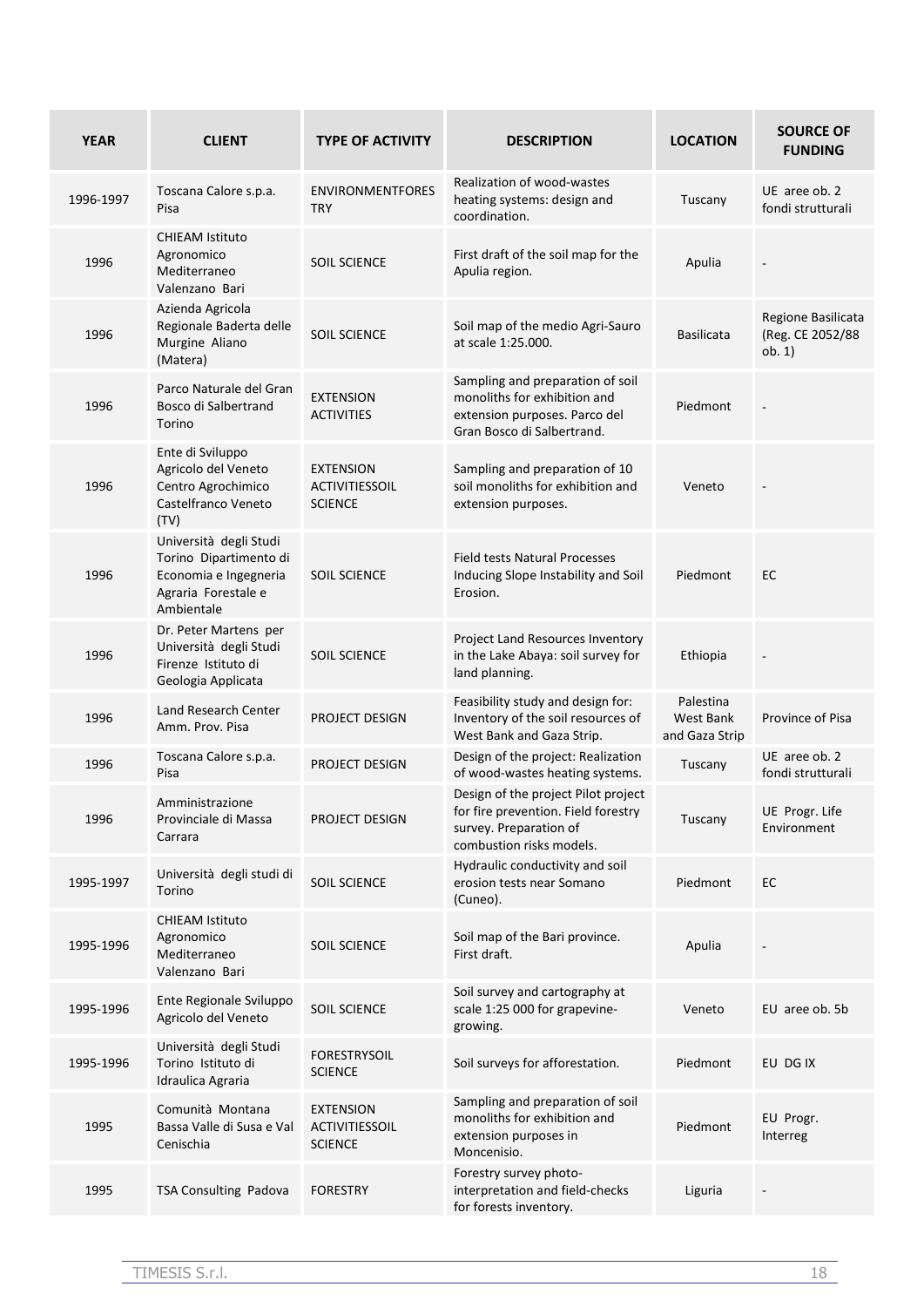| <b>YEAR</b> | <b>CLIENT</b>                                                                           | <b>TYPE OF ACTIVITY</b>                               | <b>DESCRIPTION</b>                                                                                                          | <b>LOCATION</b>    | <b>SOURCE OF</b><br><b>FUNDING</b> |
|-------------|-----------------------------------------------------------------------------------------|-------------------------------------------------------|-----------------------------------------------------------------------------------------------------------------------------|--------------------|------------------------------------|
| 1995        | FISIA S.p.A. Cascine<br>Vica Rivoli                                                     | ENVIRONMENTSOIL<br><b>SCIENCE</b>                     | Impact evaluation assesment for<br>soil - ALPITRANSIT Project.                                                              | Piedmont           |                                    |
| 1995        | FISIA S.p.A. Cascine<br>Vica Rivoli                                                     | <b>ENVIRONMENT</b>                                    | Impact evaluation on Parco dei<br>Gessi Bolognesi of the new High<br>Speed Railway Line soil sector.                        | Emilia-<br>Romagna |                                    |
| 1994-2000   | Singole aziende agricole<br>toscane (circa 50)                                          | <b>FORESTRY</b>                                       | Re-afforestation project design.<br>Technical assistance to the<br>implementation for around 50<br>projects.                | Tuscany            | <b>UE Reg. 2080</b>                |
| 1994-1995   | Centro Quadrifoglio<br>Rovigo Associazione<br>Polesana Coltivatori<br>Diretti.          | <b>SOIL SCIENCE</b>                                   | Soil survey and cartography at<br>scales 1:100 000 and 1:10 000 for<br>agricultural management.                             | Veneto             | Regione Veneto<br>$($ ob 5b $)$    |
| 1994        | DELCA Servizi Ecologici<br>Altopascio Lucca                                             | <b>SOIL SCIENCE</b>                                   | Soil survey and cartography at<br>farm level for the application of<br>biological sludges on agricultural<br>lands.         | Tuscany            |                                    |
| 1994        | Finnish Forest and Park<br>Service Vantaa<br>Finlandia                                  | <b>FORESTRY</b>                                       | Consultancy in the elaboration of<br>new National Forestry Policy<br>directives.                                            | Finlandia          | <b>FAO</b>                         |
| 1994        | Corintea coop.a.r.l.<br>Torino                                                          | PROFESSIONAL<br><b>TRAININGSOIL</b><br><b>SCIENCE</b> | Up-grading professional training<br>course in soil sciences and<br>cartography.                                             | Piedmont           |                                    |
| 1993-1997   | <b>ERSAL - Ente Regionale</b><br>di Sviluppo Agricolo<br>della Lombardia                | <b>SOIL SCIENCE</b>                                   | Soil survey and soil mapping at<br>scale 1:50.000 of the plane and<br>hills in the varese area.                             | Lombardy           |                                    |
| 1993-1994   | <b>CHIEAM Istituto</b><br>Agronomico<br>Mediterraneo<br>Valenzano Bari                  | <b>SOIL SCIENCE</b>                                   | Soil consultancy on agronomic<br>characterization and land<br>evaluation of Apulia Region.                                  | Apulia             |                                    |
| 1993        | Cooperative<br>Development Project<br>Jerusalem Washington                              | PROFESSIONAL<br><b>TRAINING</b>                       | Professional training course on<br>olive-tree growing for Palestinian<br>technicians.                                       | Tuscany            | C.D.P.<br>Washington               |
| 1993        | Centro Internazionale<br>Crocevia Roma                                                  | PROFESSIONAL<br><b>TRAINING</b>                       | Professional training course on<br>olive-tree growing for Palestinian<br>technicians.                                       | Tuscany            | Ministero Affari<br>Esteri         |
| 1992-1994   | PROGETER Soc. Coop. a<br>r.l. Mantova                                                   | <b>SOIL SCIENCE</b>                                   | Soil survey and soil map Pianura<br>Cremonese centro-orientale.                                                             | Lombardy           |                                    |
| 1992-1993   | Cooperatica Agro<br>Turistica Forestale Val<br>di Lima srl Bagni di<br>Lucca            | <b>FORESTRY</b>                                       | Pilot project for sweet chestnut<br>woods recovery in Val di Lima.                                                          | Tuscany            |                                    |
| 1992        | Agriprogram Firenze                                                                     | <b>SOIL SCIENCE</b>                                   | Soil survey and cartography for<br>environment impact evaluation<br>of irrigation in the Grosseto area<br>(Albegna valley). | Tuscany            |                                    |
| 1992        | <b>Toscana Verde</b><br>Consorzio Regionale<br>Cooperative Forestali<br>Molina di Quosa | PROFESSIONAL<br><b>TRAINING</b>                       | Professional training on urban<br>green spaces.                                                                             | Tuscany            |                                    |
| 1992        | Teletron Eletronics srl<br>Cagliari                                                     | <b>ENVIRONMENTFORES</b><br><b>TRY</b>                 | Field forestry survey for fire<br>prevention. Preparation of<br>combustion risks models.                                    | Sardinia           |                                    |
| 1992        | Toscana Verde<br>Consorzio Regionale<br>Cooperative Forestali<br>Molina di Quosa        | PROFESSIONAL<br><b>TRAINING</b>                       | Practical and theoretical<br>professional training courses for<br>forestry operators.                                       | Tuscany            |                                    |
|             |                                                                                         |                                                       |                                                                                                                             |                    |                                    |